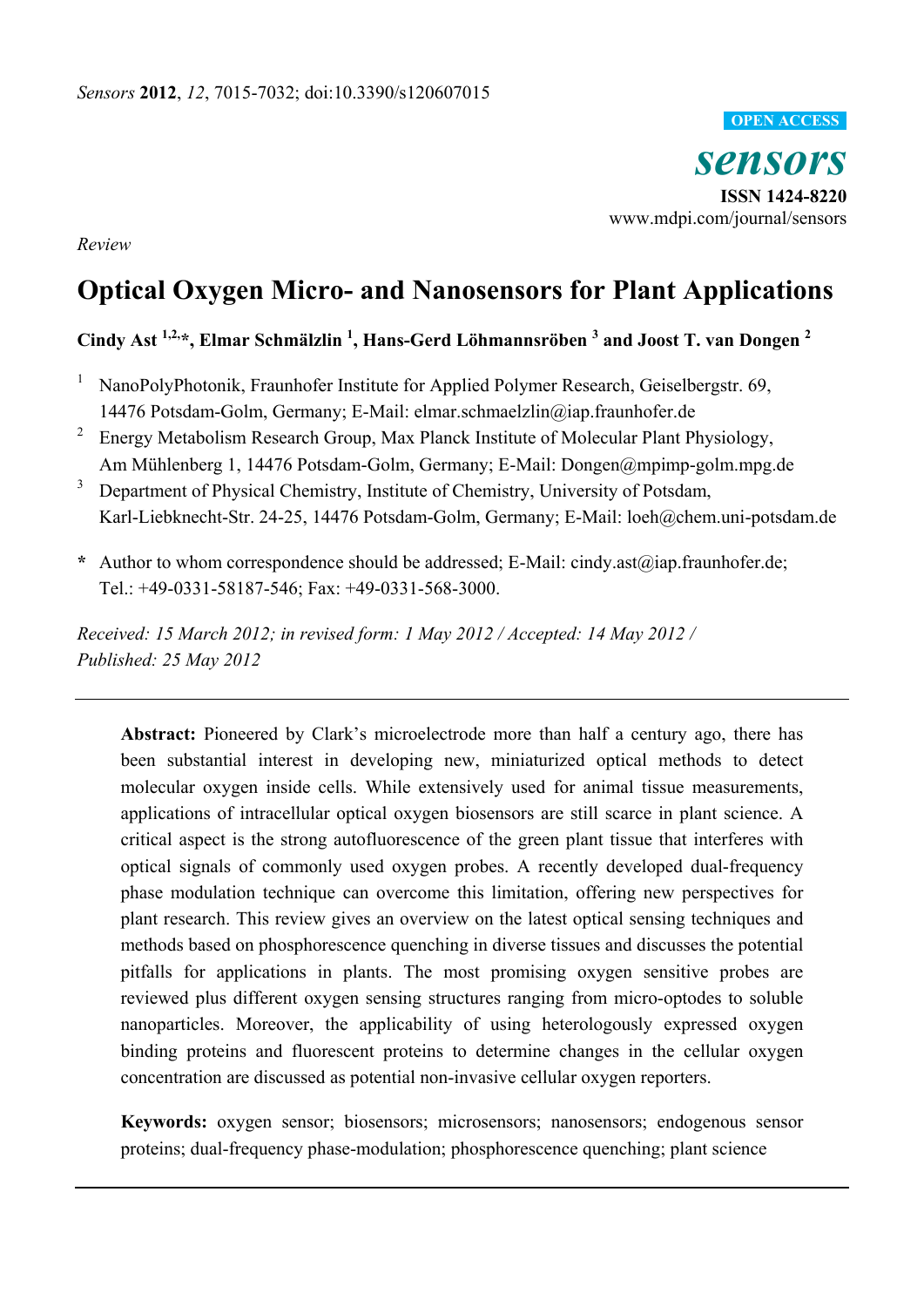#### **1. Introduction**

Molecular oxygen  $(O_2)$ ; here often simply referred to as "oxygen") is an essential factor for most life forms on Earth and its vital role in respiratory energy metabolism has been well described. When the availability of oxygen for respiration is reduced (hypoxia) or depleted (anoxia), severe consequences for cell viability arise. Hypoxic conditions can occur when the resupply of oxygen to a cell does not keep pace with its oxygen consumption. This is for example a typical phenomenon in tumors due to the extremely high respiration rate of cancer cells. While the oxygen distribution is widely studied in animals and mammalian tissues, it is much less well characterized in plant cells. Plants are sessile organisms and therefore depend on their direct environment for the supply of substrate and nutrients. The availability of oxygen in the atmosphere as an essential substrate for plant metabolism is usually underestimated for plants, because of their autogenous photosynthetic oxygen production. However, during the night plants are not photosynthetically active and also non-green tissues such as roots rely on the supply of oxygen from the environment. Additionally, plants lack an active distribution system for oxygen and depend on diffusion of oxygen through the tissue. When the rate of oxygen consumption exceeds the resupply of oxygen from the environment, the plant internal oxygen concentration can drop well below ambient. Indeed, the internal oxygen concentration of cells in the center of plant tissue can be about five times less than the concentration of cells at the surface [1,2]. In addition to these steep internal oxygen concentration gradients, external oxygen deficiency or depletion is regularly occurring in the rooting area after rain or flooding, when oxygen diffusion is hampered due to water-filled spaces in the soil. The lack of oxygen can damage the root system, leading to repressed growth and development of the whole plant. However, with oxygen being a key metabolite, oxygen depletion induces metabolic as well as morphological rearrangements [3], adaptive processes and protective responses that are essential to understand because of their impact on plant cultivation and crop production [4]. Plant productivity could be greatly improved, if the endogenous hypoxia could be circumvented or reduced [5,6].

The development of oxygen sensors has greatly contributed to our knowledge on the oxygen distribution in plant tissue and the regulation of oxygen consumption by plant cells. Still, measuring oxygen concentrations in plant tissue encompasses several plant specific technical problems that do not occur when oxygen is measured in animal cells. Therefore, this review discusses the state of the art of optical oxygen sensor methods with a special emphasis on the problems of their application in plants.

#### **2. Polarographic Electrode Sensors** *versus* **Optical Oxygen Sensors**

At present, two categories of methods to assess the oxygen distribution inside tissues are being distinguished, namely electrochemical and optical systems. Much of the early work on oxygen sensing employed Clark-type polarographic electrode sensors, which detect a current flow caused by the chemical reduction of oxygen [7]. Such sensors have been miniaturized to reduce the invasive character of the electrode. High resolution profiles of the oxygen distribution in plant roots were elegantly obtained [8] and ultra-micro electrodes were fabricated to use on single algal cells or purified chloroplasts with a size of 20 and 5 µm respectively [9]. However, microelectrodes display limitations over optically based sensors. They are invasive and consume oxygen, which can cause experimental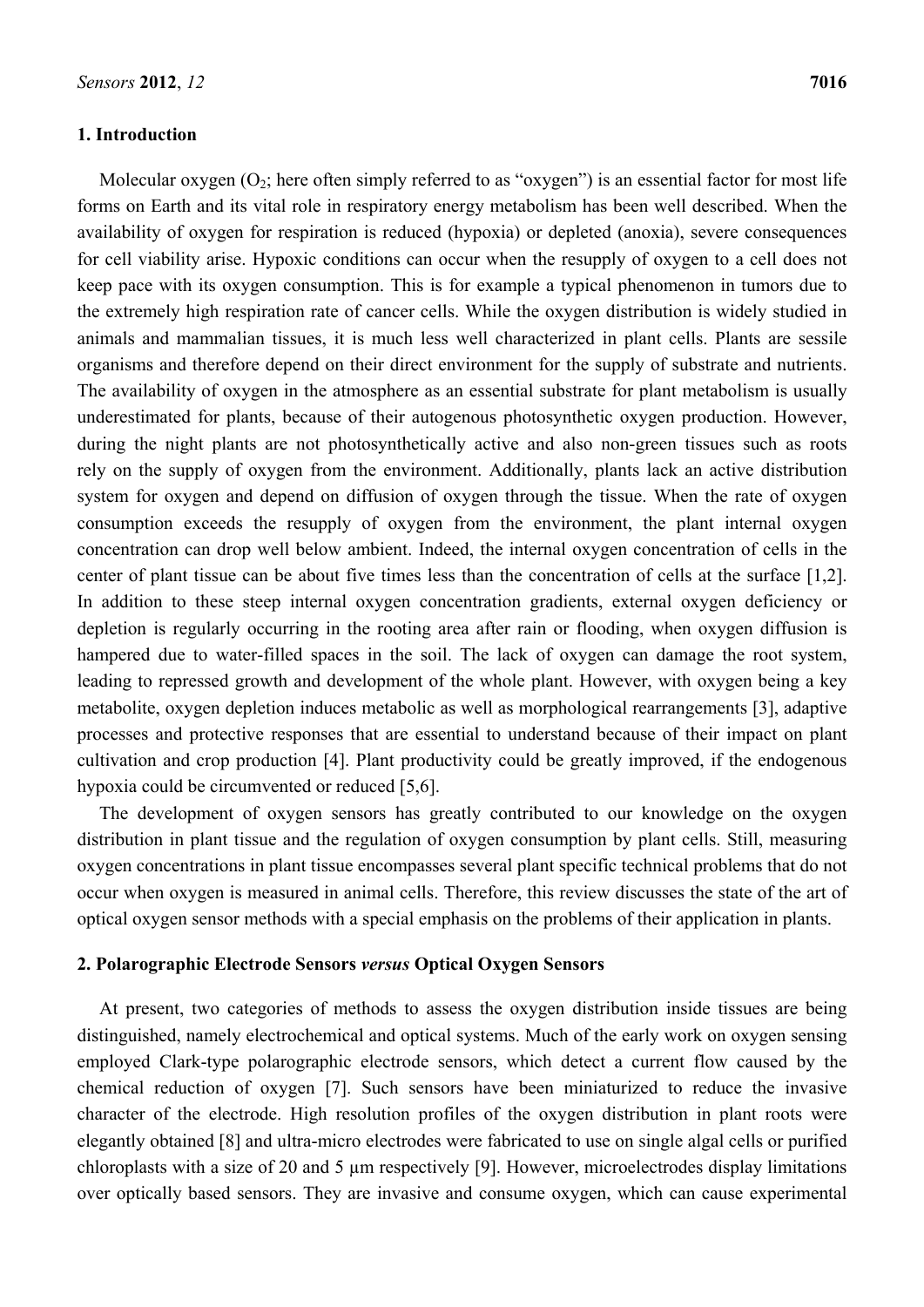errors especially when measuring oxygen concentrations in very small volumes such as in a living cell. Nevertheless, they are still more widely used than optical sensors and dominate the current literature of oxygen measurements in plants.

Phosphorescence quenching-based optical oxygen sensing methods have the capability to overcome the limitations of polarographic measurements. The main advantage of optical probes is the potential of extreme miniaturization down to a molecular scale. Furthermore optical sensors are suitable for detecting both dissolved and gaseous oxygen. This review aims to stepwise guide the reader through this subject, by explaining the principle of the measurement technique, introducing the most popular oxygen-sensitive optical probes, new measurement modalities and highlighting particular biological applications. Some techniques are established for mammalian cells and tissue only, but provide high potential for plant application and are thus being discussed as well. Furthermore, we will introduce a class of cell-internal/intrinsic proteins as potential oxygen sensors. Endogenous oxygen-binding proteins such as plant hemoglobin or fluorescent proteins have shown to exhibit oxygen sensitive properties. They bear the great advantage of being genetically encoded and therefore can be expressed inside cells to directly report on the cellular oxygen concentration without additional chemical treatment and physical damage of the cells. Oxygen sensing proteins would thus be of particular value for fundamental physiological research.

#### **3. Fundamentals of Oxygen Sensing by Photoluminescence Quenching**

Oxygen is a quencher of molecular luminescence in general, and photoluminescence quenching is a convenient method to detect oxygen [10,11]. The phenomenon of photoluminescence quenching is described as a dynamic process of the collisional interaction of an analyte molecule with the indicator molecule in its lowest excited electronic state. After collision, energy is transmitted to the analyte resulting in its transfer from the ground state to its excited state, and at the same time in a radiationless decay of the indicator molecule to the ground state (Figure 1). Due to its biradical electronic nature, molecular oxygen has, exceptionally, a triplet ground state. Therefore, triplet-triplet energy transfer is extremely efficient, rendering oxygen detection highly specific with minor cross-reactions, only.

Collisional quenching reduces the luminescence intensity (*I*) and lifetime (τ) of the indicator molecule in a concentration dependent manner and can thus be employed to determine the concentration of the analyte. The quenching behavior can be described by the Stern-Volmer equation:

$$
\frac{\tau_0}{\tau} = \frac{I_0}{I} = 1 + k_{\text{Q}} \ \tau_0 \ [\text{O}_2]
$$

where  $\tau_0$  and  $I_0$  are the excited-state lifetime and luminescence intensity in the absence of oxygen, and  $\tau$  and *I* in the presence of oxygen, respectively. [O<sub>2</sub>] is the partial pressure and concentration of oxygen and  $k_0$  the bimolecular quenching constant. The latter is dependent on the physico-chemical properties of the system, e.g., solvent parameters, temperature, steric factors, *etc.* [11]. The product  $k_0 \tau_0$  is also named Stern-Volmer constant. Due to microheterogeneities in the case of solid optical oxygen probes, multiple quenching sites can be involved, leading to non-linear behavior [12]. Therefore, in practice, the calibration curves can be described by a slightly modified Stern-Volmer equation, assuming that only a certain fraction *f* of the indicator molecules is quenched by oxygen [13]: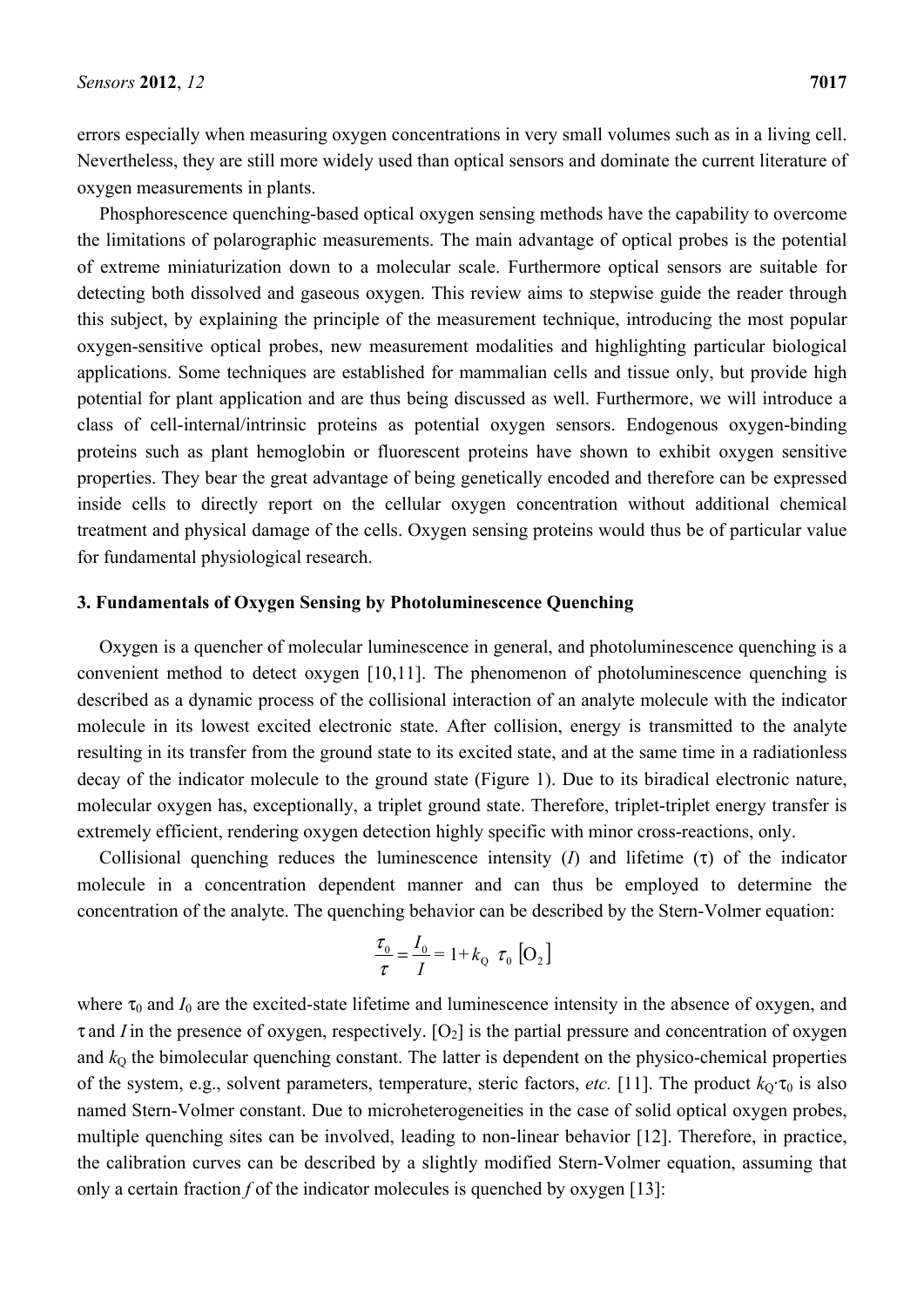$$
\frac{\tau_0}{\tau} = \frac{I_0}{I} = \left(\frac{f}{1 + k_0 \cdot \tau_0 \cdot [O_2]}\right)^{-1}
$$

concentration of the luminophore, and thus are the parameter of choice to measure oxygen concentrations. This holds particularly in cellular systems where absolute dye concentrations are hard to control. It has to be taken into account that the quenching process involves the occurrence of singlet oxygen as by-product, a reactive oxygen species that could damage the biological sample if not protected properly against it [14]. In contrast to  $I_0$  and *I*, the luminescent lifetimes,  $\tau_0$  and  $\tau$ , are widely independent of the

**Figure 1.** Jablonski Diagram describing the possible states of the indicator molecule, *i.e.*, a luminophore in the ground state (S) and after absorption of radiation (hv) to higher energetic electronic states, namely excited singlet  $(S^*)$  and excited triplet states  $(T^*)$ . To return to the ground state, the excited molecule emits light of short lived (fluorescence) or long lived emission (phosphorescence), the latter involving a change in the electron spin, a radiationless process termed intersystem crossing (ISC). Molecules in the triplet state are prone to interact with other molecules, like oxygen, and during the process of collisional quenching energy is transferred to the oxygen molecule  $(O_2^T)$ , resulting in singlet oxygen  $(O_2^S)$ .



#### **4. Oxygen-Sensitive Systems**

applicability in respect to lifetime, quenching efficiency, spectral properties and stability towards photobleaching, as well as modifications regarding biological application to improve the performance of the sensor. This section will introduce the most commonly used luminescent oxygen dyes and will discuss their

#### *4 4.1. Oxygen Indicator D Dyes*

to their strong luminescence and long lifetimes, they are highly suitable for the development of oxygen nanosensors. This group is further categorized into metalloporphyrins, among which platinum(II)- and The most widely used exogenous dye structures belong to the organometallic material group. Due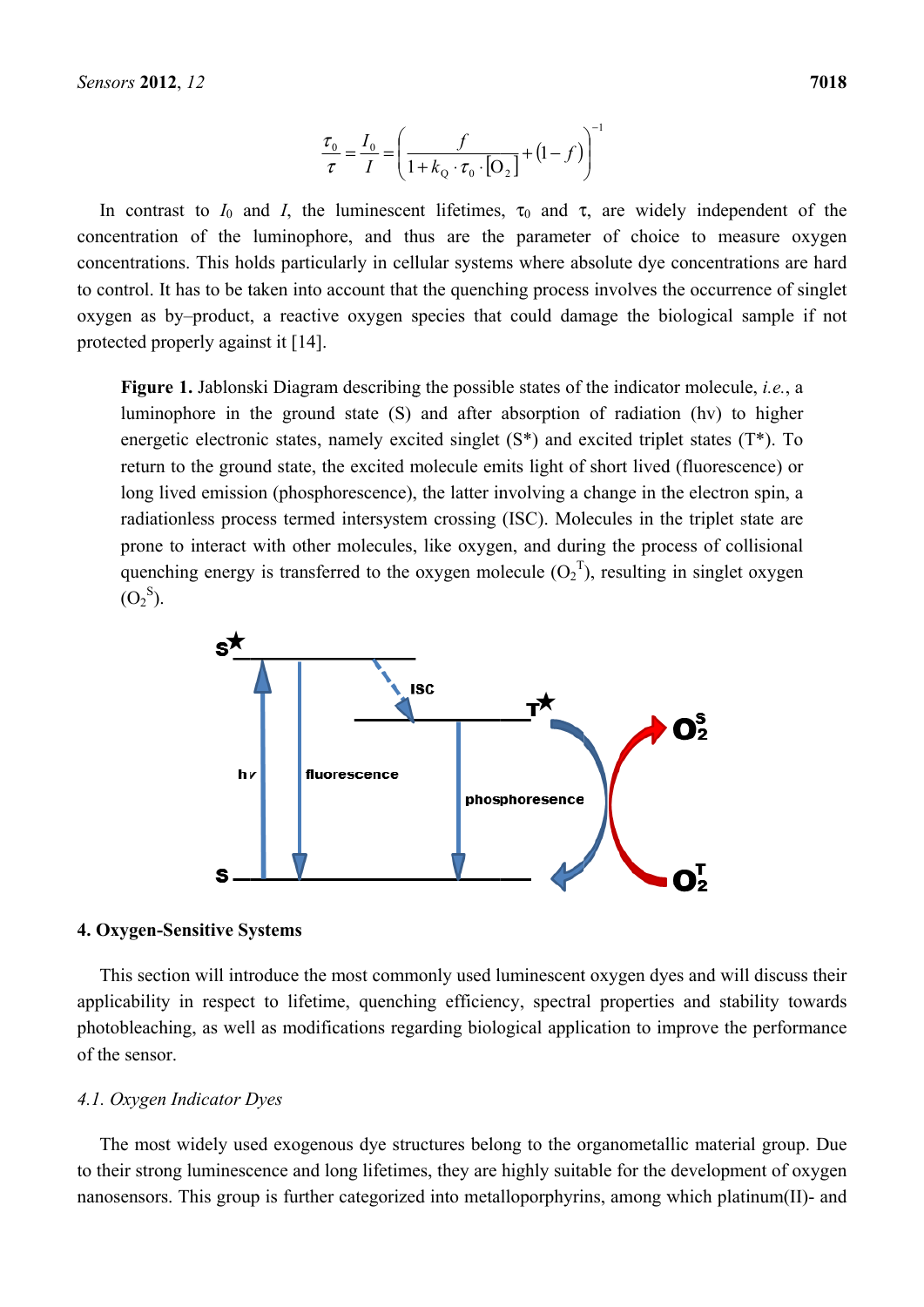palladium(II)-porphyrins are the most important members and the transition metal complexes with pyridine derivatives, where ruthenium(II) and iridium(III) are worthwhile mentioning. The porphyrin dyes and their metallocomplexes have been investigated for long since oxygen transport in blood, but also photosynthesis is related to naturally occurring porphyrin structures such as heme in hemoglobin or chlorin in chlorophyll (Figure 2) [15]. The spectral properties of oxygen sensors on the basis of *meso*-substituted porphyrin dyes differ according to the metal ion, the chemical structures of the complexing agents and to the ambient matrix. They exhibit distinct absorption spectra with an intense Soret band around 400 nm in the UV and further maxima in the visible range of 500–550 nm. Significant is a bright emission between 630–700 nm which is well preserved at room temperature and in aqueous solutions. The phosphorescence lifetime of these dyes in absence of oxygen is in the range of 40–100 µs for Pt-porphyrins and 400–1,000 µs for Pd-porphyrins. While Pt-porphyrins are well suited for the ambient oxygen range reaching from 0–200  $\mu$ M, Pd-porphyrins might be the material of choice for an oxygen range below 50  $\mu$ M [14,16]. Especially the Pt-complex of tetrapentafluorophenylporphyrins (PtPFPP) has to be named, as it is highly suitable for encapsulation in polystyrene micro- and nanobeads. PtPFPP shows high photostability and is water-insoluble which prevents leaching into the biological sample. The PtPFPP structure is illustrated in Figure 2. Application of PtPFPP-doped nanobeads into cells of the algae *Chara corallina* was successfully demonstrated [17]. Recently developed related structures are the Pt- and Pd-complexes of benzoporphyrins which are red-light excitable and possess strong phosphorescence in the near-infrared (NIR) spectral range [18]. These probes would be potentially suitable for measurements in biological systems, because an emission in the NIR range is less interfered by scattering and background fluorescence arising from cell substances. Furthermore, excitation with red light largely prevents from photochemical side reactions within the tissue or the culture medium. Another advantage of emission in the NIR range is that biological tissue is in general relatively transparent in the range 800–1000 nm so that the penetration depth of the optical signal might be larger.

From the group of transition metal complexes, Ru(II)-bipyridyl complexes have also been applied in biological oxygen sensing [19]. Excitation occurs in the visible spectral range between 450–460 nm and the emission maximum is found around 610 nm. They exhibit moderate photostability and a high luminescence quantum yield, but compared to the porphyrins their lifetimes are significantly shorter  $(\sim)$  µs), which results in a lower sensitivity to oxygen [20]. Depending on the concentration range to be detected and the imaging technique available, this can also be advantageous, since shorter lifetimes lead to a faster image acquisition. Chemical stability and phototoxicity seems to be the limitation of these dyes. While porphyrin dyes rarely show phototoxicity effects, there is evidence that selected Ru(II) complexes do [21].

Ir(III)-based polypyridyl (ppy) complexes show intense green luminescence at 512 nm, but excitation ranges into the UV-part of the spectrum at around 375 nm, which is inconvenient for biological samples [22]. Substitution of the ppy-ligands with ppy-NPh<sub>2</sub> leads to a red shift of the emission (520 and 560 nm) with excitation at 355 nm. Depending on the solvent used, it displays high sensitivity towards oxygen [23]. Cyclometalated coumarin complexes of Ir(III) instead are excited at 444 and 472 nm respectively, and emit at around 563 nm. They have long lifetimes of 11 us and a high luminescence quantum yield but lack photostability under continuous performance, limiting their application [24]. Recently developed Ir(III)-porphyrin complexes extend the spectrum of oxygen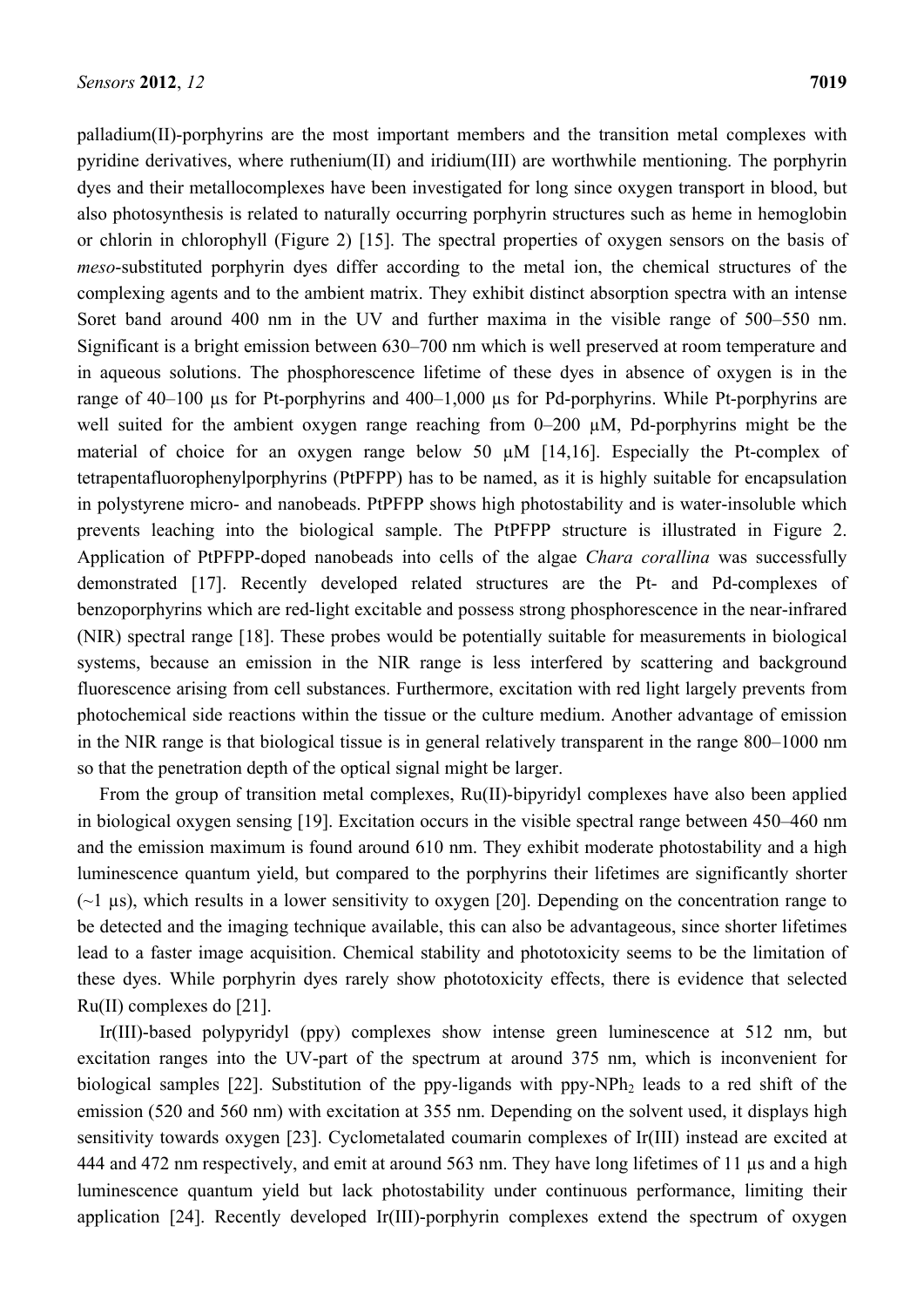sensitive materials. They show strong phosphorescence at room temperature and high quantum yields, as described for the Pt(II)- and Pd(II)-porphyrins. However, their chemical structure is not planar. Axial ligands were introduced, that can influence water-solubility and covalent coupling to biomolecules, but their potential for biological applications still has to be presented [25].



**Figure 2.** Structural similarities of porphyrin, chlorophyll a and the oxygen probe PtPFPP.

In summary, phosphorescent Pt(II)- and Pd(II)-porphyrins dominate the current research field on oxygen sensing due to their high signal intensity and photostability, as well as their low cytotoxicity.

#### *4.2. Probe Format*

Usually, the indicator dye is encapsulated within an oxygen-permeable matrix. Immobilized sensor dyes show strongly increased signal intensities and are shielded against undesirable interference. Important properties of the matrix are chemical and photochemical stability, rigidity, oxygen permeability, transparency, processability and negligible swelling in liquids. Established matrices are polystyrene, polymethylmethacrylate, fluoropolymers and glass-like materials formed by sol-gel processes [11,26,27]. Depending on the intended use, the sensor material is finished to various probe configurations, e.g., blocks, films, powders, coatings or micro- and nanospheres, which will be described in this chapter. In the case of water-soluble oxygen probes, macromolecules are substituted for a solid matrix [28,29].

#### 4.2.1. Solid State and Fiber Optic Sensors

Solid state sensors involve the immobilization of the sensor dye to a support or device, such as a membrane, optical fiber or microplate. To create thin-film sensors, foils containing the luminescent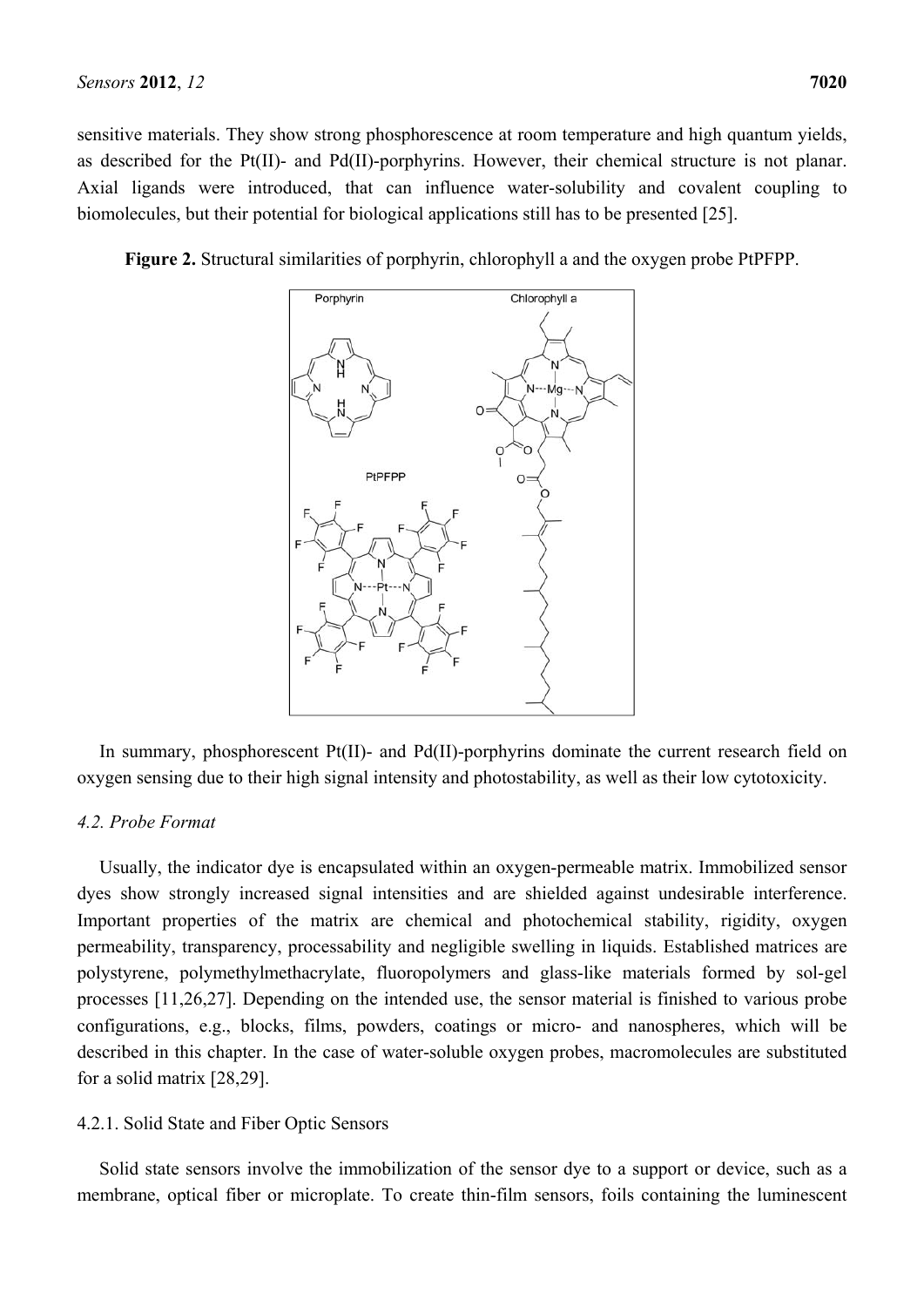probe or surfaces of glass, like slides, plates or whole containers are casted with a mix of the dye solution and polymer encapsulation matrix [30]. They can be employed by growing the tissue directly on the film to analyze oxygen gradients over a longer period of time [31,32]. Very detailed data for root respiration was obtained by growing a whole plant in a container, where the inner walls were covered with the PtPFPP-sensor foil and oxygen concentrations were monitored for two weeks [33]. These types of planar sensor films allow measurements of larger samples, bacterial cultures or whole organs and simultaneous screening of microplate wells. However, the method is inconvenient for the use of single plant cells, which is why oxygen optical microsensors, also referred to as micro-optodes, enjoy a greater popularity in the field of single cell application.

Micro-optodes consist of a tapered glass fiber, the tip usually of a diameter of 10–50 µm and coated with the sensor material. Kopelman and Rosenzweig were greatly involved in the fabrication a sub-micron optical fiber sensors and designed the first pulled oxygen fiber sensor, published in 1995 [34]. The sensing mix consisting of polyacrylamide and a ruthenium complex as dye was attached to the tip that was preincubated with a photopolymerization reagent and the fiber was coupled to a light source, like a laser [35]. Nowadays, these fibers combine the two features of excitation source and transmission of the phosphorescence signal to the detector, to limit the set-up to one fiber only. For data acquisition, oxygen-dependent phosphorescence lifetime is determined by a phase modulation technique. However, the conventional technique applied for commercially available measurement instruments using micro-optodes is hampered by the interference of the fluorescence of the biological sample, in particular the chlorophyll autofluorescence of plant tissue. A dual-frequency modulation technique was developed, which takes advantage of the longer lifetime or the phosphorescent oxygen probe in comparison to the fluorescence of the chlorophyll. This technique will later be discussed in further detail [17]. Micro-optodes are versatile devices that can be applied for extra- and intracellular measurements of oxygen, independently of the cell's origin being plant or mammalian tissue [36,37].

In plants, a custom-made micro-optode, with a tip diameter of less than 20 um was successfully applied to measure the oxygen concentration in living root nodules of *Lotus japonicus*. This fiber employed the PtPFPP-dye as oxygen sensitive dye, whose phosphorescent signal normally interferes with the plant autofluorescence but can be overcome by applying the two-frequency phase modulation technique. One major disadvantage of optodes is the disruption of the tissue by introducing the glass fiber into the tissue, which not only damages and stresses the cell, but may also allow oxygen to enter from the outside. These negative side effects can be strongly reduced by using ultra-thin glass fibers [38]. Yet, the manufacturing of such delicate fibers is time consuming, which is why different sensor formats are desirable.

#### 4.2.2. Soluble Sensors

The term soluble sensor is used for sensor particles that are not attached to a surface, but can freely diffuse or move through biological fluids. In general, this can be achieved through linkage of the probe to different molecules or polymers. Active development took place to improve solubility, chemical stability and cell-impermeability to facilitate extracellular measurements of oxygen. However, increasing demand for intracellular applications calls for cell-loading techniques that are minimally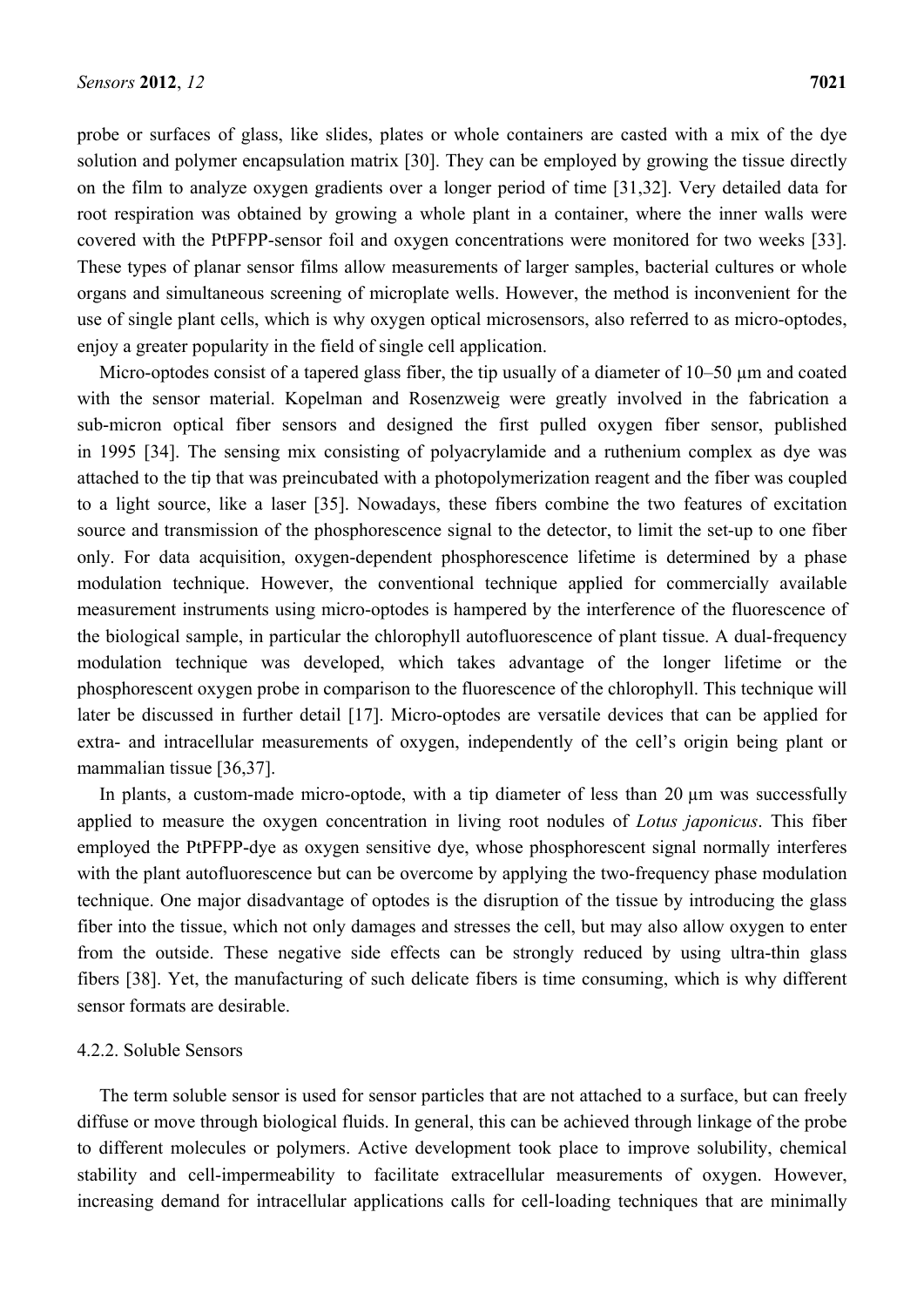invasive and least stressful for the cells. Delivery techniques, like microinjection were improved, but also self-loading probes were introduced and are already widely established for mammalian cells and tissues, also showing potential for plant application.

In solutions, Pt(II)- and Pd(II)-porphyrins are moderately quenched by oxygen. However, their hydrophobic character and tendency to aggregate is disadvantageous for using them as water-soluble sensors. This can be somewhat avoided by conjugating the dyes to hydrophilic molecules, such as the serum protein albumin. They remain highly phosphorescent and sensitive to oxygen, but are better soluble and coagulate less in solution. Because this complexation is due to hydrophobic interactions only, limitations like the migration of the dye to other proteins and a general variable sensor composition has to be taken into account [39].

These limitations are partly overcome by the commercially available complex MitoXpress [40] that comprises of an oxygen sensitive dye conjugated to a macromolecular carrier. It is now widely used to determine external oxygen concentrations of isolated mitochondria, cells and environmental samples. Limits of this probe are slow and cell-specific cell-loading and the need for a transfection agent for the probe uptake if applied intracellularly [14].

Another approach to confer the oxygen probe water-soluble is via encapsulation with dendritic polyglutamic chains, which create diffusion barriers and therefore regulate the sensitivity for oxygen. Additionally, the periphery is modified with PEG-residues, to enhance solubility, which also helps to prevent interactions of the probe with the biological environment. A family of dendritic oxygen probes was described with excitation bands spanning the entire UV–VIS–NIR spectrum [29]. Linkage to proteins or PEG usually leads to higher sensitivity towards oxygen and shielding from interferences, but involves a dramatic increase in size, which can be a drawback for cell entry. Conjugation to smaller molecules, like cell-penetrating peptides (CPPs) is described for intracellular targeting and oxygen sensing. The class of CPPs consists of short, positively charged peptides that are able to translocate across cell membranes, carrying a cargo of a much higher mass and size [41]. Dyes, mainly Ru(II)-complexes and Pt(II)-coproporphyrins, were linked to short polyarginine or proline-rich peptides with a length of 8–10 amino acids and are passively transported across the plasma membrane of mammalian cells where they are retained [20,42–44]. The mechanism of entry and transport is not fully understood, but most likely, the uptake is facilitated via endocytosis [45]. Without the need of an additional endocytosis activating transfection agent, as described for MitoXpress, CPPs offer a convenient and rapid cell self-loading capability.

Currently, the described modifications of sensor material have only been applied in mammalian systems. However, only recently it was discovered, that CPP translocation is also possible for plant cells [46], opening new perspectives for plant research using these short peptides as nanocarriers. The cell wall of plant cells is a major feature that distinguishes them from animal cells. Protoplasts presently offer the best comparison to mammalian cells and so far, tobacco protoplasts [46], but also tomato and onion root cells were tested with CPPs, like the proteins and peptides transactivator of transcription (TAT) [47], transportan and arginine-rich intracellular domain (AID) [48]. Nevertheless, literature on CPPs escorting derivatives of metalloporphyrins or other described oxygen sensor structures into plant cells is still limited but they bear a high potential for future investigations.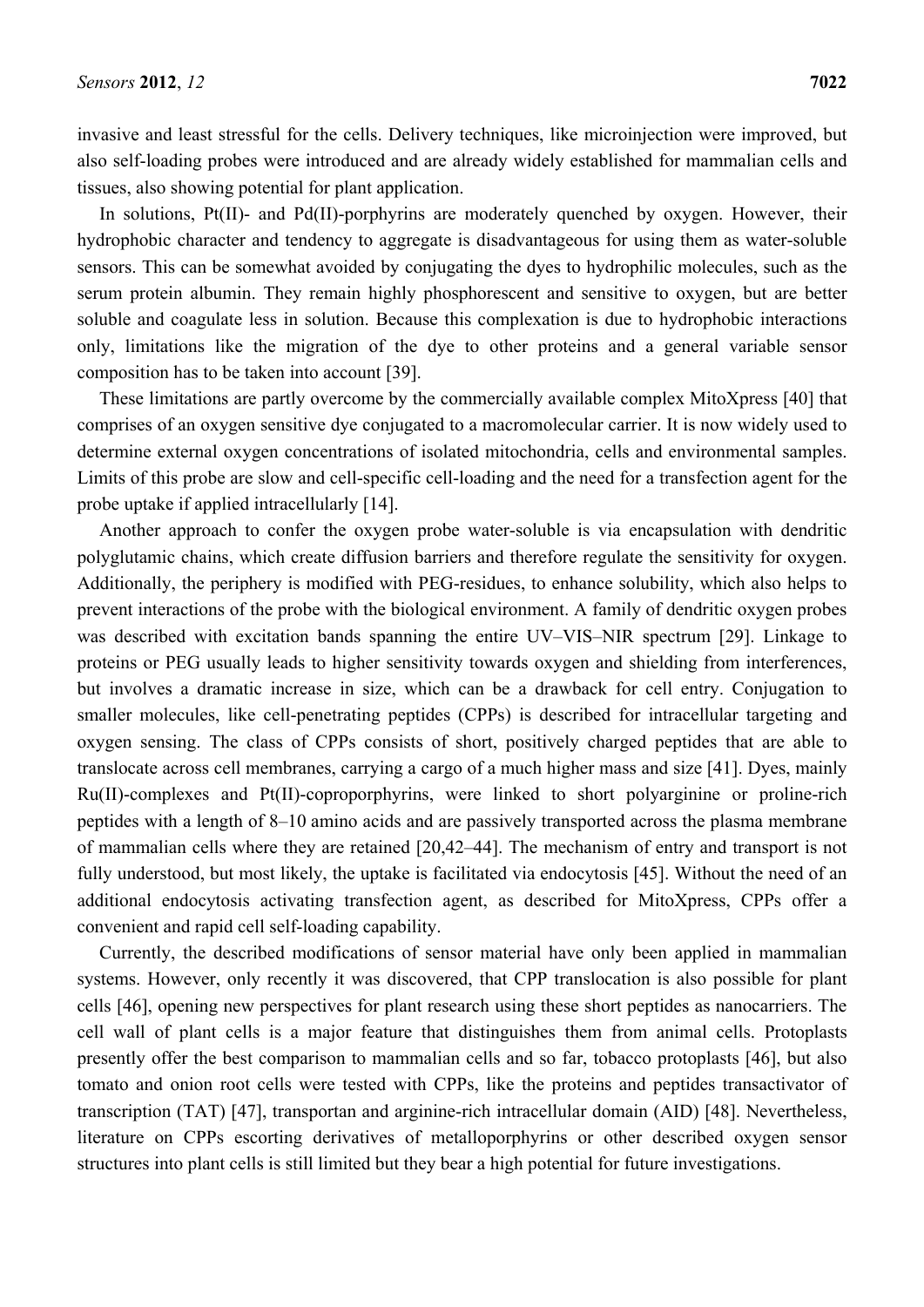#### 4.2.3. Micro- and Nanoparticle Sensors

Probes encapsulated in micro- or nanoparticles combine the positive features of solid-state dyes with those of soluble probes. Particulate sensors have a protective shell that reduces interactions, retains stability, and prevents interference with other proteins as well as leakage of the dye into the cell [49]. At the same time they are soluble, minimally invasive and can be applied in living systems by various delivery techniques like pico-injection, gene gun or liposomal transfer [50]. The most prominent candidates of this category are the nanosensors named PEBBLEs (Probes Encapsulated By Biologically Localized Embedding), originally developed by Kopelman and colleagues and applied on macrophages, for intracellular studies. These were fabricated for different analytes, including oxygen [51].

Polymers like polyacrylamide and polystyrene were tested for biocompatibility and permeability towards oxygen and delivery techniques into mammalian cells were discussed [50,52]. PEBBLEs have proven to be suitable for applications inside mammalian cells, though the red phosphorescence signal would interfere with the autofluorescence of the plant chlorophyll if applied in plant cells. Therefore, a microbead-based plant and algae-applied system employing the PtPFPP probe was developed, successfully circumventing the interference of the plant autofluorescence by using the two-frequency phase modulation technique described later. The probe is encapsulated in microbeads of polystyrene, which barely interferes with biological systems. PtPFPP has the advantage of being completely insoluble in water, preventing leaching into the sample. The beads however do not possess self-loading abilities and need to be loaded into the cell via microinjection, which of course may lead to minor injuries, but does not necessarily affect the cell viability [17].

Besides CPP-mediated translocation, only invasive techniques are available to address intracellular delivery of the oxygen sensing probes and with respect to plant application, there has been a lot more research described regarding microelectrodes. Yet, outstanding brightness and photostability, simple fabrication and long-term storage, due to the possibility of sterilization are great advantages of microand nanoparticles oxygen sensors. The only limitation of microbeads is the size, which ranges from 40-300 nm per particle and can lead to cell damage especially if long-term studies as desired [14]. For the latter case, endogenous proteinaceous sensors would be the perfect choice, like they are already developed for important analytes and metabolites such as calcium, sucrose and hormones [53–55].

#### 4.2.4. Endogenous Sensor Proteins

The ideal oxygen nanosensor to measure intracellular oxygen concentrations should be noninvasive and least perturbing for the biological system it is applied on. Genetic modification of living cells to express and produce the luminescent sensor structures themselves would suit these demands perfectly, circumventing the need of microinjection of a foreign compound.

Plants, like mammals, possess heme-containing oxygen binding proteins that are ubiquitously existent throughout the whole plant kingdom and are homologous with vertebrate myo- and hemoglobins [56]. Plant symbiotic hemoglobin, also termed leghemoglobin binds molecular oxygen within the nodules of legume plants, thereby reducing the free oxygen concentration in the plant tissue surrounding the bacteria that live symbiotically within the nodules. Extensive studies demonstrate the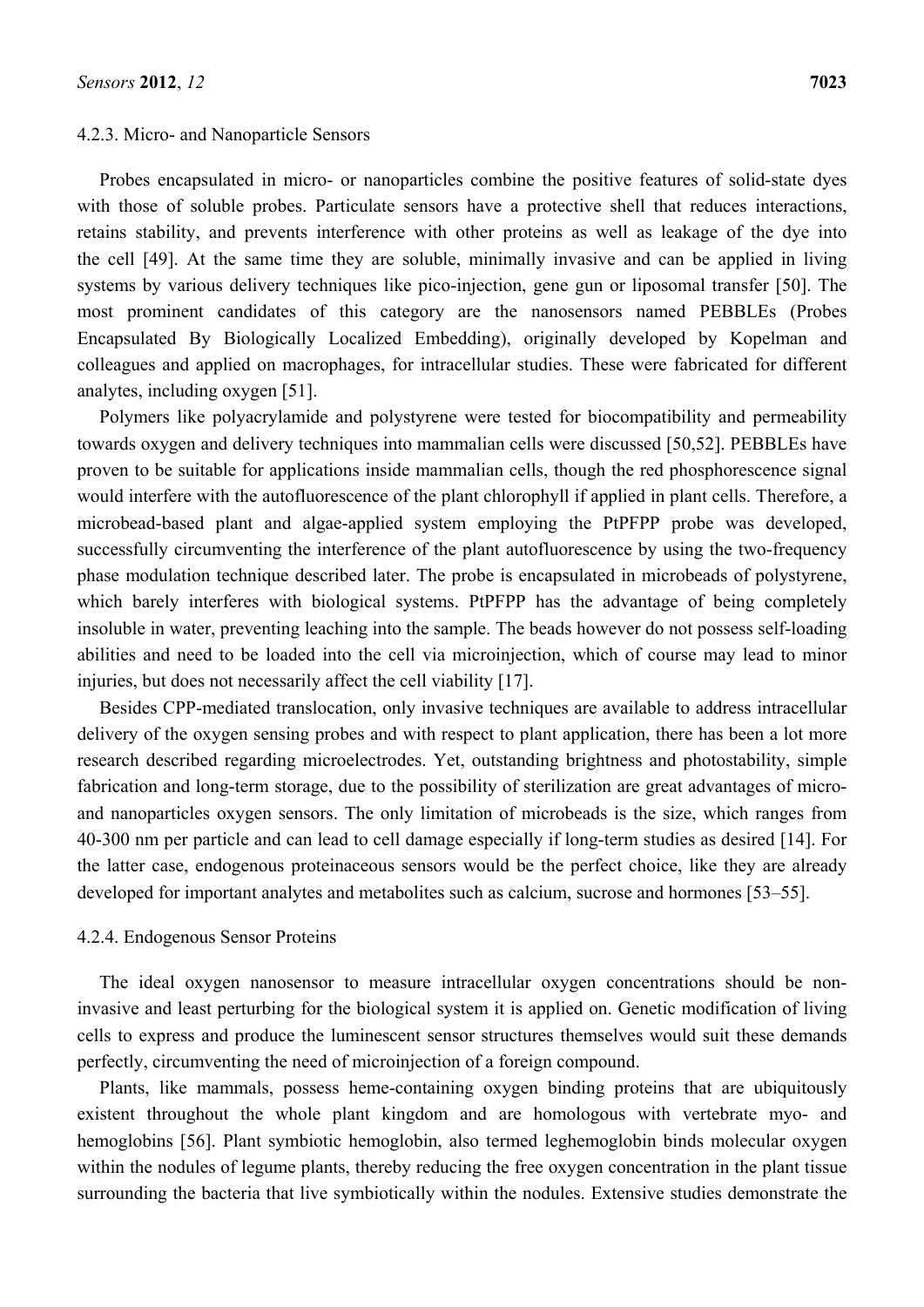applicability of leghemoglobin to be used as a cell-internal oxygen sensor dye [36]. Measurements of the respiration rate and oxygen permeability of legume nodules were performed by spectrophotometric means. The ratio of transmittance of red and infra-red light was calculated and used as value for oxygenation. Leghemoglobins like other heme-containing structures possess a porphyrin moiety (Figure 2), whose emission in the red but not in the infrared spectral range is oxygen-dependent. Oxygenation of leghemoglobin after application of varying external oxygen concentrations was reliably detected in a non-invasive manner [36]. However, nodules are an exceptional plant tissue, and no other example is known in which the heme-protein accumulates to similar high concentrations as in nodules. Nevertheless, *in vitro* analysis showed a high oxygen affinity due to a low oxygen dissociation constant for the non-symbiotic hemoglobins, making this protein a promising candidate to be used as intracellular oxygen-sensing dye. There is some recent evidence for plant hemoglobins being involved in NO detoxification [57]. Therefore, in order to create a reliable nanosensor for oxygen, cross-sensitivities of other compounds need to be further examined, and possibly taken into account.

In the context of oxygen-binding respiratory proteins, hemocyanins as non-plant oxygen-binding proteins from arthropodes need to be mentioned. These proteins contain copper instead of iron in their active site, which gets oxidized upon oxygen binding and can be monitored spectroscopically because of an absorbance around 340 nm (molar extinction coefficient  $\epsilon = 20,000 \text{ M}^{-1} \text{ cm}^{-1}$ ). Additionally, quenching of the intrinsic tryptophan fluorescence is linearly related to the bound oxygen in the oxygenated protein, due to FRET from the excited tryptophan to the oxygen-bound active site [58]. Encapsulated in a silica gel matrix, hemocyanins were used to study oxygen binding curves [59].

Very recently, the first Foerster resonance energy transfer (FRET)-based sensor for observing intracellular oxygen concentrations in the bacterium *E.coli* was described. This fluorescent protein-based biosensor for oxygen, termed FluBO is genetically encoded and takes advantage of the sensitivity of fluorescent proteins towards oxygen. It combines the yellow fluorescent protein (YFP) that requires oxygen for the maturation of the chromophore and the hypoxia-tolerant flavin-binding fluorescent protein (FbFP) through a short linker. In this biosensor, FRET can only occur in the presence of oxygen, but not in its absence, therefore monitoring low oxygen conditions [60].

There are more interesting reports in the literature where fluorescent proteins are used as intrinsic indicators of low oxygen levels. For the green fluorescent protein (GFP), an oxygen-dependent red shift in fluorescence upon irradiation with blue light was reported. A low oxygen environment and a short exposure to blue light are sufficient to generate a stable red fluorescent form of the GFP protein. This phenomenon, described with the term anaerobic redding, is only observed at low oxygen concentrations of 0–2%, and is reversible after re-oxygenation, resulting in a fast disappearance of the red fluorescent form. So far, *in vivo* photoconversion was demonstrated using various GFP mutants, localized in different cellular compartments and organisms like *E. coli* [61] and fission yeast [62] and mammalian cell lines such as human epithelial kidney cells [63] and COS-7 cells, but not yet in plants. The human hepatoma cell line Hep3b expressing mitochondria-tagged GFP successfully demonstrated this oxidative redding process to visualize oxygen gradients in cell monolayers [64]. Also cyan variants of fluorescent proteins are capable of this photoconversion. This ability however seems to depend on the chromophore structure, because only the proteins with a tyrosine-based chromophore display conversion to the red state under anaerobic conditions [63]. For plant application it has to be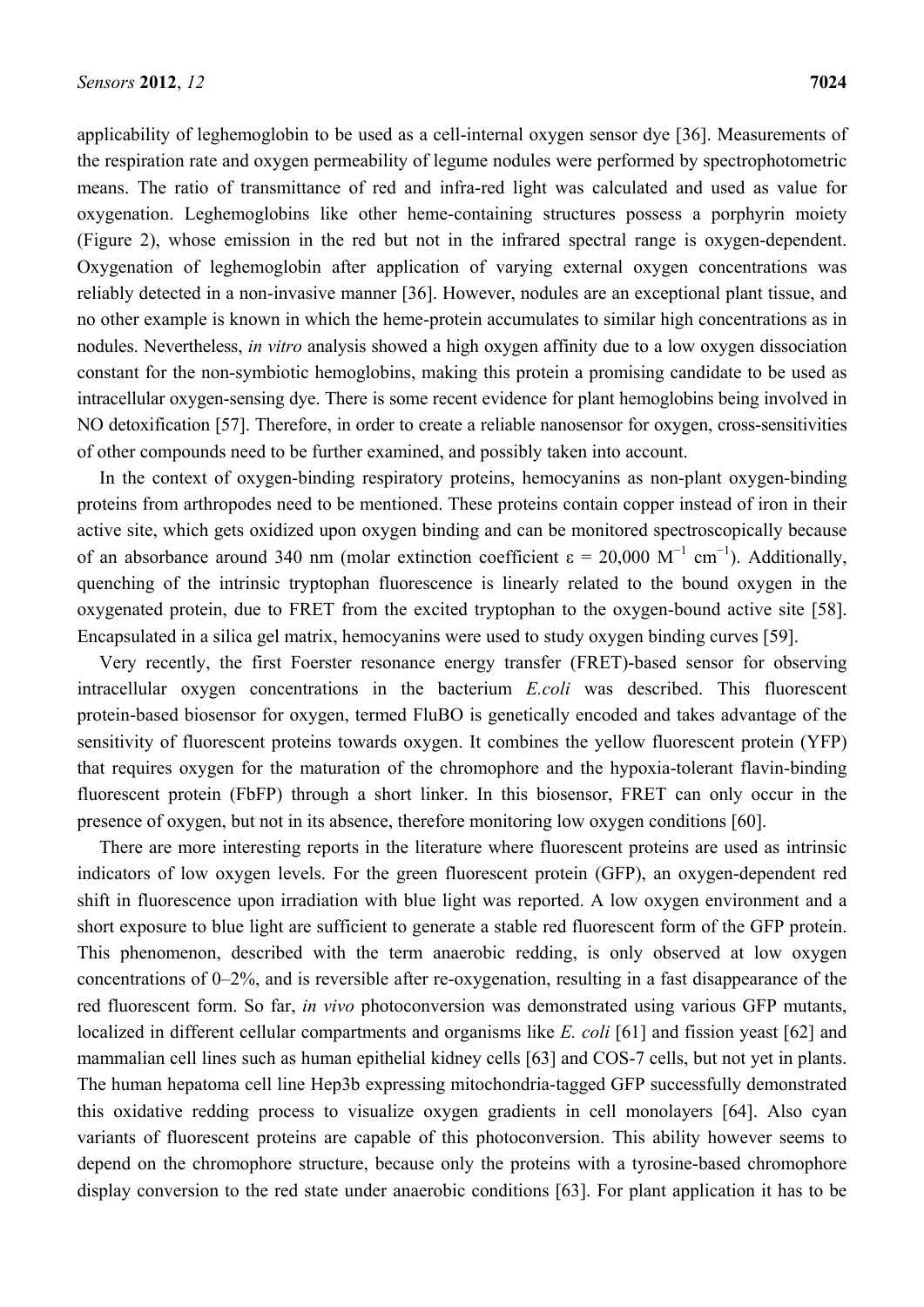considered, that the red autofluorescence of the chlorophyll of green plant cells might interfere with the red signal from GFP after anaerobic redding.

In summary, the family of fluorescent proteins bears a huge potential as intracellular oxygen nanosensors, since they can be expressed in any organism and are available in various colors within the visible spectral range [65].

#### **5. Optical Measurement Modalities and Systems**

The oxygen probes introduced in this review are based on luminescence quenching. Therefore, detection of the oxygen distribution can be performed either by intensity or lifetime measurements. Since signal intensities are prone to concentration changes, ratiometric referencing with pairs of oxygen-sensitive and insensitive dyes were developed. Since the polymer matrix traps the dye non-covalently into internal pores, a second luminophore that is not quenched by oxygen can be easily added to serve as a reference dye [52].

Instead, detection of the probe's lifetime is widely independent of the concentration, and particularly the long lifetimes of the phosphorescent Pt(II)- and Pd(II)-porphyrin dyes are technically convenient for lifetime-based systems. As lifetime measurements are often based on phase modulation, the focus of this topic is on a recently developed dual-frequency phase modulation technique [17,37,38], which overcomes the disadvantages of the autofluorescence of biological tissues, particularly of plants. Among imaging systems, based on intensity or lifetime detection, are time-resolved fluorometry (TR–F), life cell imaging, laser-scanning microscopy, fluorescence and phosphorescence lifetime imaging (FLIM). These methods have recently been reviewed thoroughly [14], and are outside the scope of this paper.

#### *Dual-Frequency Phase Modulation Technique*

A straightforward approach is to excite the sensor with a pulse of light and to record the emitted signal with appropriate temporal resolution. Even some commercial instruments employ this principle of measurement, but it is often unsatisfying for real-time measurements. Due to the microheterogeneity of a solid state sensor, the resulting decay curves are stretched exponentially [12]. The analysis needs computing time, and a correlation of the evaluated parameters with oxygen concentration is not trivial. Furthermore, the pulse repetition rate is limited for long-lifetime phosphorescence, which especially extends the measurement time for weak signals.

Therefore, commercial instruments for optical oxygen measurements mostly use phase modulation, in which the sensor is excited with sinusoidally modulated light. Depending on the decay time, the emitted phosphorescence signal is temporally delayed, which results in a phase shift between the excitation and phosphorescence light. The corresponding oxygen concentration is calculated subsequently using a calibration curve. A drawback of the standard phase modulation technique is that the phase shift is strongly interfered by background fluorescence in the spectral range of the sensor emission. In the case of green plant tissue, the red fluorescence of chlorophyll superimposes the sensor signal and reduces the detected phase shifts. Therefore, for real-time monitoring of oxygen within plant tissue, a special two-frequency phase modulation technique was developed, which masks fluorescence. The technique is based on the fact that the time delays of all background signals can be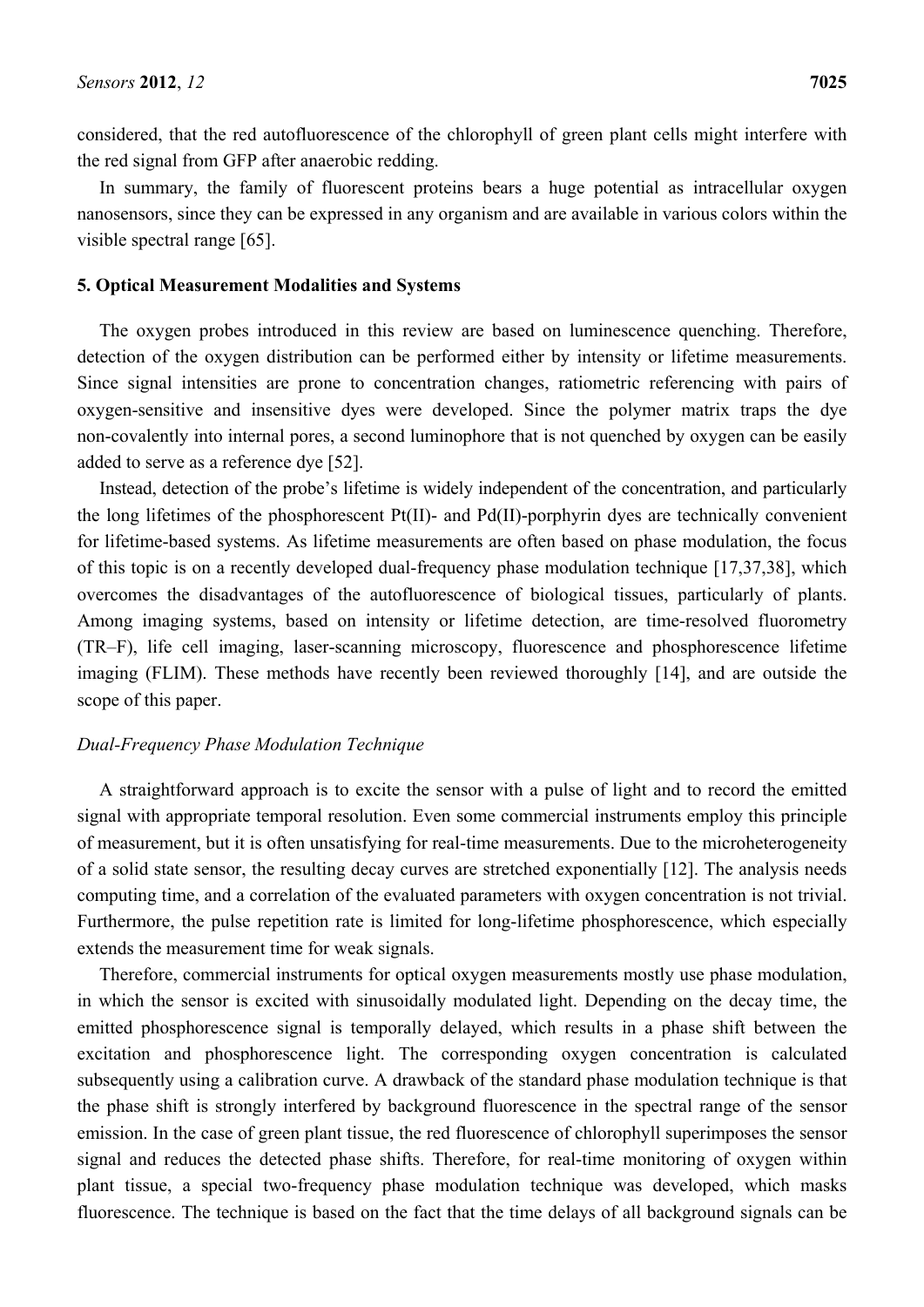assumed to be negligible compared to the microseconds lifetime of the oxygen sensor's phosphorescence. Measuring the respective phase shifts at two different modulation frequencies simultaneously allows quantification and subsequently mathematical removal of all background signals, which are in-phase with the excitation light [17]. In brief, this two-frequency modulation method works with two sinus generators that provide sinus signals with different frequencies. The sinus signals are electronically superposed. The waveform generated in this way is used to amplitude-modulate the excitation light. The detected sensor signal is analyzed by a lock-in amplifier unit, which separates the two frequencies and measures the respective phase shifts in reference to the excitation signal. With the help of the apparent phase shifts, the fraction of in-phase background signals can be calculated [17]. Not only fluorescence is eliminated, but also residual excitation light, which may unintentionally reach the detector. The latter is especially advantageous for extremely miniaturized probes, were the excitation intensity is several orders of magnitudes higher than the probe signal. Even though the evaluated decay time is an average value, generated by sensor dye molecules embedded in a microheterogeneous probe, the correlation with oxygen concentration is unambiguously possible.

#### **6. Current Plant Applications and Future Prospects**

There is substantial interest in obtaining detailed information on the oxygen distribution in or outside cells, in particular with respect to plant applications. The creation of two- and three-dimensional oxygen maps is a new and convenient tool to demonstrate oxygen profiles.

Based on the results obtained from the measurements using micro-optodes, oxygen maps of seeds were established, to show tissue oxygen levels and changes in response to environmental factors. Several crop plant species, ranging from maize to wheat were investigated, demonstrating the applicability of the technique. The micro-optode was stepwise inserted into the seed and local oxygen measurements were carried out. To prevent diffusion of oxygen into the seed, the entry point had to be sealed. Following the measurement, seeds were dissected to identify the particular zones to set up the corresponding oxygen profile. The benefits from these maps are the identification of regions within the seed, that are susceptible to diffusional impedance of gas exchange, gas diffusion pathways, as well as oxygen release due to photosynthesis. This information is of particular interest for crop growth and development [5].

Very detailed oxygen maps on root respiration of whole plant roots in soil were reported recently, where the inner walls of containers were casted with oxygen sensor foils and in which the plants were grown for two weeks. The oxygen concentration was monitored continuously, allowing the visualization of diverse plant activities, like photosynthesis and metabolic acclimation. Here, additionally the water uptake was mapped by neutron radiography, to measure these two important parameters in parallel. The combined imaging can yield a more profound interpretation of the data, since oxygen distributes differently in the aqueous or gaseous phase. This method should be applicable to naturally growing plants, providing the possibility to non-invasively map oxygen in the soil over long periods of time [33].

Sophisticated *in-silico* three-dimensional models for gas exchange in fruit were established, using microscale geometry only. This approach aims to fill the gaps, where local oxygen measurements are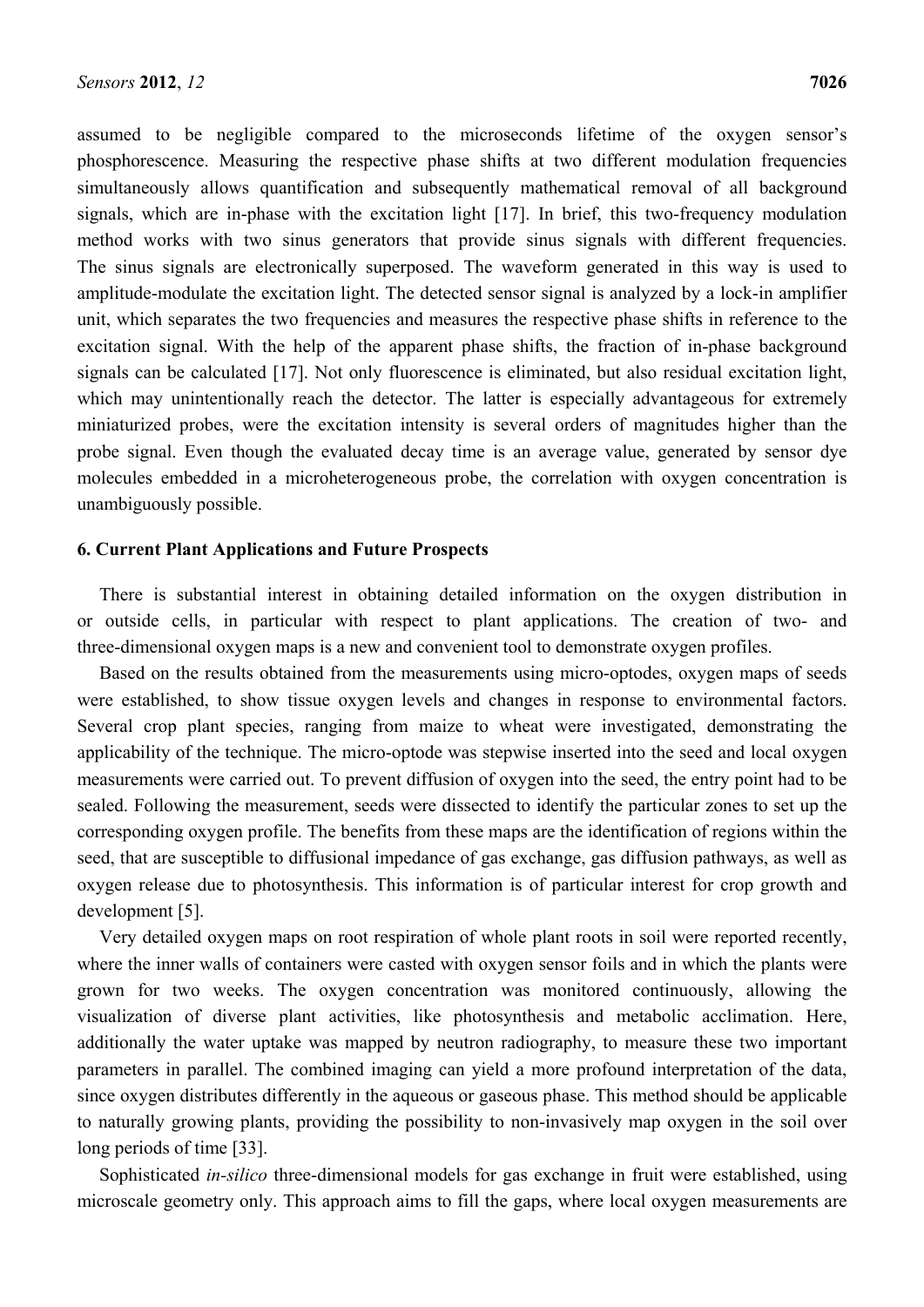not feasible or practical, in particular for very well-defined positions. The gas exchange is simulated for fruit, incorporating the structure of the fruit tissue by means of synchroton radiation tomography. The obtained data were compared with experimental results of oxygen measurements, thus validating the model but at the same time demonstrating the necessity of having experimental data available [66].

One application of the dual-frequency phase modulation technique is to measure the oxygen distribution within a cell carrier [67]. For this purpose, polymer microspheres, which were stained with the indicator dye, were suspended within a hydrogel cylinder. The cylinder is used as carrier for a culture of cells, in this case chondrocytes because they prefer low oxygen conditions in comparison to e.g., skin cells. The oxygen content is an important parameter to monitor and to control the tissue growth in bioreactors. A confocal microscope was used to focus every single microprobe. The individual decay time of each microbead was measured with a specially equipped microscope, consisting of the electronic hardware unit, external light source and detection optic [68]. Since the spatial position of the single probes is known, a three-dimensional pattern of the oxygen concentration can be assembled (Figure 3).

**Figure 3.** 3D-plot of the oxygen concentration in a cell culture of chondrocytes after four days of growth. Every sphere represents one microprobe located within the sample. The colors of the spheres display the measured oxygen concentrations at their positions. The circulary arranged small black dots mark the position of the upright cylindrical cell carrier.



#### **7. Conclusions**

Although plants produce molecular oxygen themselves via photosynthesis, many plants tissues have to deal with hypoxic conditions due to the fact that no active oxygen-transport mechanisms exist in plants. This has severe consequences for the plant's respiratory energy metabolism and therefore for plant growth and crop yield. In order to obtain a better understanding of the physiology of low-oxygen stress responses in plants, methods to measure oxygen in plants is of particular importance. A variety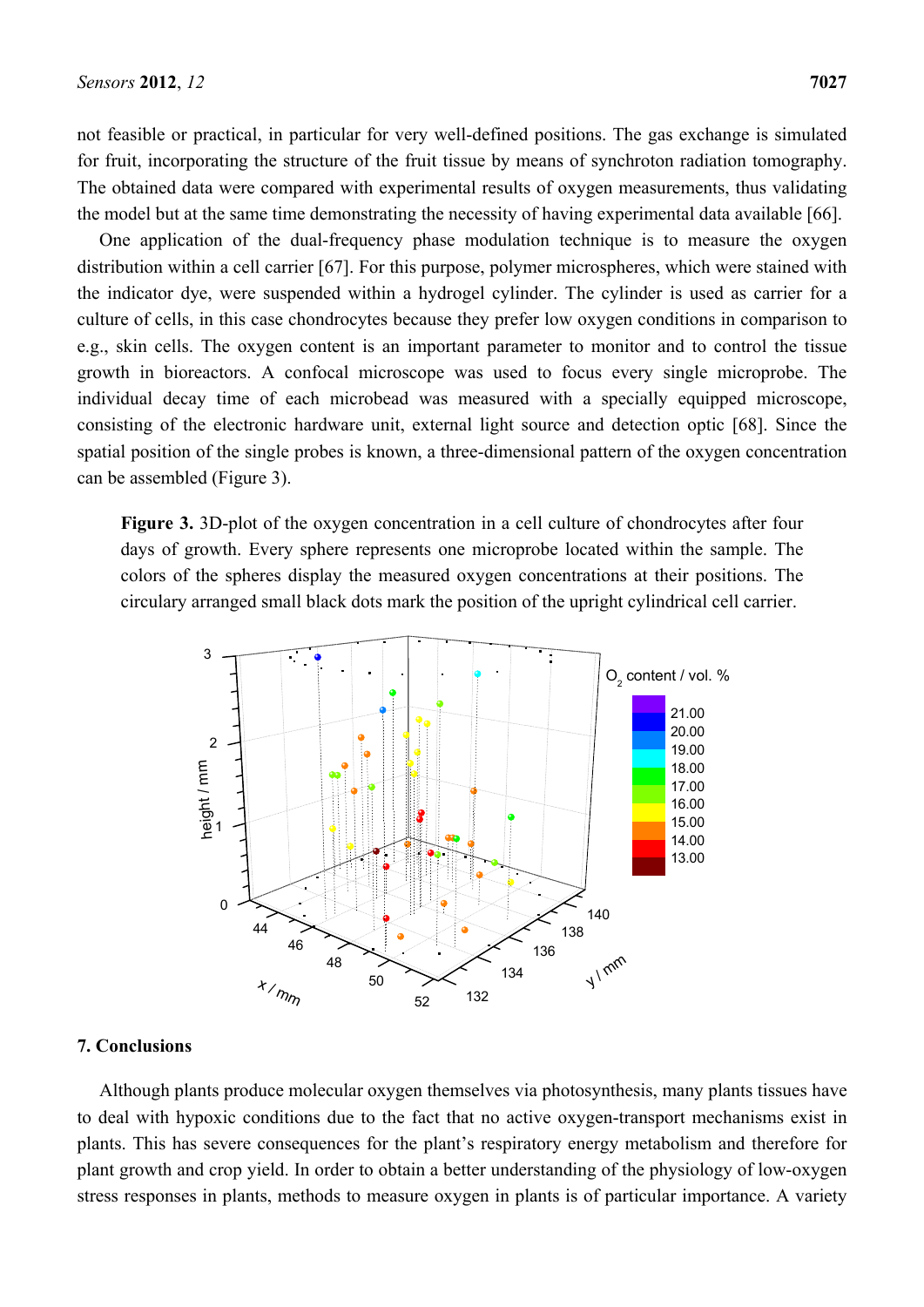of methods—ranging from miniaturized Clark-type electrodes to various optical oxygen sensors—has been developed in the recent years. In particular optical sensing techniques provide novel tools that are expected to enable oxygen measurements at cellular or even sub-cellular level in the near future and are extensively discussed here. Future prospects and aims are to encourage interdisciplinary research on oxygen sensing, to improve the existing techniques and methods and to gain profound knowledge of the effects of oxygen in particular inside plant cells.

## **Acknowledgments**

This work was supported by the German Federal Ministry of Education and Research (BMBF), within the project HydroMicPro, 03SF0361.

## **References**

- 1. van Dongen, J.T.; Schurr, U.; Pfister, M.; Geigenberger, P. phloem metabolism and function have to cope with low internal oxygen. *Plant Physiol*. **2003**, *131*, 1529–1543.
- 2. Licausi, F.; Giorgi, F.M.; Schmälzlin, E.; Usadel, B.; Perata, P.; van Dongen, J.T.; Geigenberger, P. HRE-type genes are regulated by growth-related changes in internal oxygen concentrations during the normal development of potato (*Solanum tuberosum*) Tubers. *Plant Cell Physiol*. **2011**, *52*, 1957–1972.
- 3. Bailey-Serres, J.; Fukao, T.; Gibbs, D.J.; Holdsworth, M.J.; Lee, S.C.; Licausi, F.; Perata, P.; Voesenek, L.A.; van Dongen, J.T. Making sense of low oxygen sensing. *Trends Plant Sci*. **2012**, doi:10.1016/j.tplants.2011.12.004.
- 4. van Dongen, J.T.; Gupta, K.J.; Ramírez-Aguilar, S.J.; Araújo, W.L.; Nunes-Nesi, A.; Fernie, A.R. Regulation of respiration in plants: a role for alternative metabolic pathways. *J. Plant Physiol*. **2011**, *16*, 1434–1443.
- 5. Rolletschek, H.; Stangelmeyer, A.; Borisjuk, L. Methodology and significance of microsensor-based oxygen mapping in plant seeds—An overview. *Sensors* **2009**, *9*, 3218–3227.
- 6. Rolletschek, H.; Weschke, W.; Weber, H.; Wobus, U.; Borisjuk, L. Energy state and its control on seed development: Starch accumulation is associated with high ATP and steep oxygen gradients within barley grains. *J. Exp. Bot*. **2004**, *55*, 1351–1359.
- 7. Clark, L.C.; Wolf, R.; Granger, D.; Taylor, Z. Continuous recording of blood oxygen tensions by polarography*. J. Appl. Physiol*. **1953**, *6*, 189–193.
- 8. Armstrong, W.; Cousins, D.; Armstrong, J.; Turner, D.W.; Beckett, P.M. Oxygen distribution in wetland plant roots and permeability barriers to gas-exchange with the rhizosphere: A microelectrode and modelling study with phragmites australis. *Ann. Botany* **2000**, *86*, 687–703.
- 9. Bai, S.J.; Ryu, W.; Fasching, R.J.; Grossman, A.R.; Prinz, F.B. *In vivo* O<sub>2</sub> measurement inside single photosynthetic cells. *Biotechnol. Lett*. **2011**, *33*, 1675–1681.
- 10. Demas, J.N.; DeGraff, B.A.; Coleman, P.B. Oxygen sensors based on luminescence quenching. *Anal. Chem. News Features* **1999**, *71*, 793A–800A.
- 11. Amao, Y. Probes and polymers for optical sensing of oxygen. *Microchim. Acta* **2003**, *143*, 1–12.
- 12. Cai, Y.; Smith, A.; Shinara, J.; Shinar, R. Data analysis and aging in phosphorescent oxygen-based sensors. *Sens. Actuators B Chem.* **2010**, *146*, 14–22.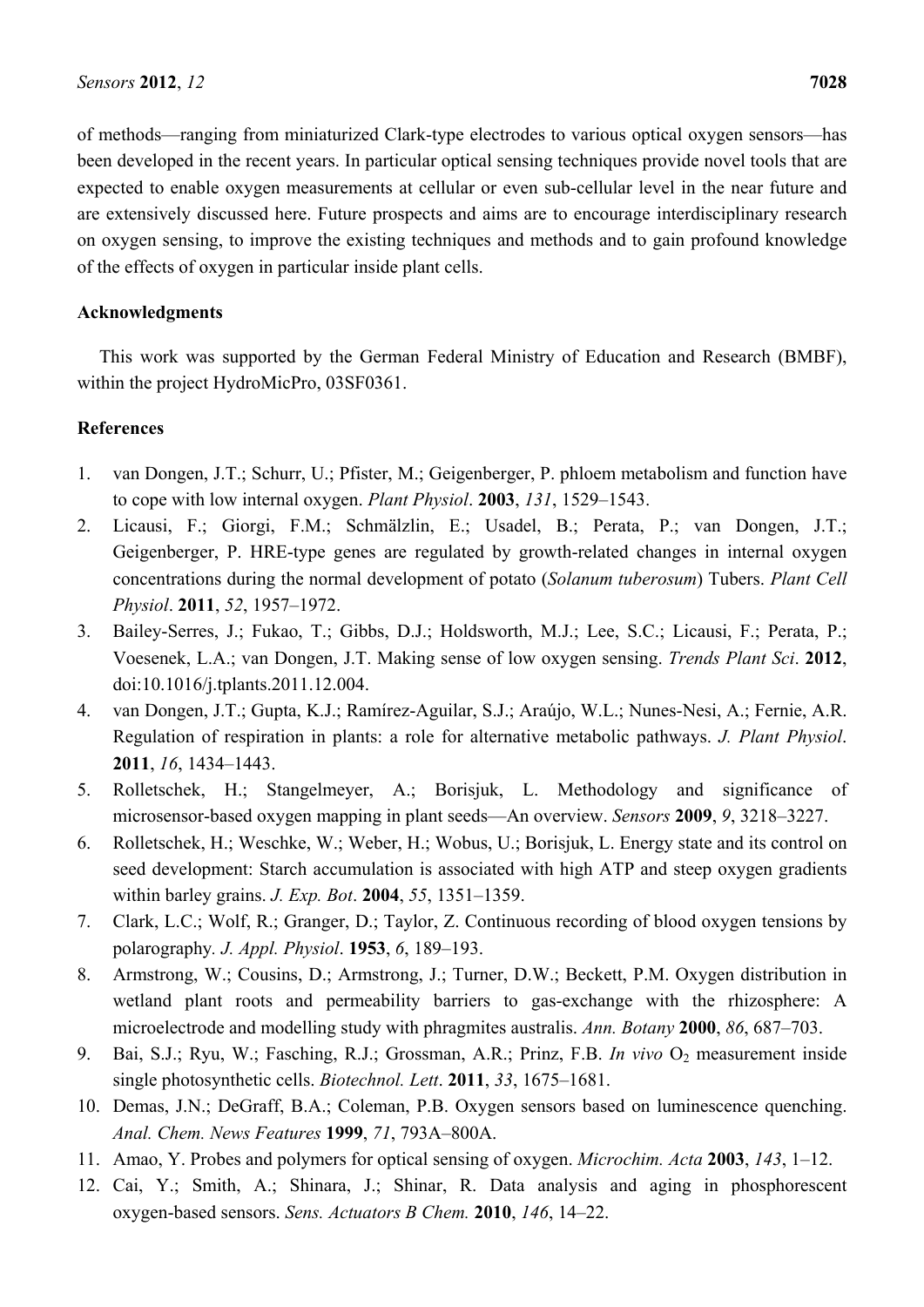- 13. Klimant, I.; Meyer, V.; Kuhl, M. Fiber-optic oxygen microsensors, a new tool in aquatic biology. *Limnol. Oceanogr.* **1995**, *40*, 1159–1165.
- 14. Dmitriev, R.I.; Papkovsky, D.B. Optical probes and techniques for  $O_2$  measurement in live cells and tissue. *Cell. Mol. Life Sci*. **2012**, doi 10.1007/s00018-011-0914-0.
- 15. Falk, J.E. *Porphyrins and Metalloporphyrins*; Elsevier: Amsterdam, The Netherlands, 1964.
- 16. Papkovsky, D.B.; O'Riordan, T.C. Emerging applications of phosphorescent metalloporphyrins. *J. Fluoresc.* **2005**, *15*, 569–584.
- 17. Schmälzlin, E.; van Dongen, J.T.; Klimant, I.; Marmodée, B.; Steup, M.; Fisahn, J.; Geigenberger, P.; Löhmannsröben, H.-G. An optical multifrequency phase-modulation method using microbeads for measuring intracellular oxygen concentrations in plants. *Biophys. J.* **2005**, *89*, 1339–1345.
- 18. Borisov, S.M.; Zenkl, G.; Klimant, I. Phosphorescent platinum(II) and palladium(II) complexes with azatetrabenzoporphyrins-new red laser diode-compatible indicators for optical oxygen sensing. *ACS Appl. Mater. Interfaces* **2010**, *2*, 366–374.
- 19. Neugebauer, U.; Pellegrin, Y.; Devocelle, M.; Forster, R.J.; Signac, W.; Moran, N.; Keyes, T.E. Ruthenium polypyridyl peptide conjugates: Membrane permeable probes for cellular imaging. *Chem. Commun*. **2008**, *42*, 5307–5309.
- 20. Ji, J.; Rosenzweig, N.; Jones, I.; Rosenzweig, Z. Novel fluorescent oxygen indicator for intracellular oxygen measurements. *J. Biomed. Opt.* **2002**, *7*, 404–409.
- 21. Dobrucki, J.W. Interaction of oxygen-sensitive luminescent probes Ru(phen)(3)(2+) and Ru(bipy)(3)(2+) with animal and plant cells *in vitro*. Mechanism of phototoxicity and conditions for non-invasive oxygen measurements. *J. Photochem. Photobiol. B* **2001**, *65*, 136–144.
- 22. Amao, Y.; Ishikawa, Y.; Okura, I. Green luminescent iridium(III) complex immobilized in fluoropolymer film as optical oxygen-sensing material. *Anal. Chim. Acta* **2001**, *445*, 177–182.
- 23. Mak, C.S.K.; Pentlehner, D.; Stich, M.; Wolfbeis, O.S.; Chan, W.K.; Yersin, H. Exceptional oxygen sensing capabilities and triplet state properties of Ir(ppy-NPh<sub>2</sub>)<sub>3</sub>. *Chem. Mater.* **2009**, 21, 2173–2175.
- 24. Borisov, S.M.; Klimant, I. Ultrabright oxygen optodes based on cyclometalated iridium(III) coumarin complexes. *Anal. Chem.* **2007**, *79*, 7501–7509.
- 25. Koren, K.; Borisov, S.M.; Saf, R.; Klimant, I. Strongly phosphorescent Iridium(III)-Porphyrins new oxygen indicators with tuneable photophysical properties and functionalities. *Eur. J. Inorg. Chem*. **2011**, *10*, 1531–1534.
- 26. Klimant, I.; Ruckruh, F.; Liebsch, G.; Stangelmayer, A.; Wolfbeis, O.S. Fast response oxygen micro-optodes based on novel soluble ormosil glasses. *Mikrochim. Acta* **1999**, *131*, 35–46.
- 27. García, E.A.; Fernández, R.G.; Días-García, M.E. Tris(bipyridine)ruthenium(II) doped sol-gel materials for oxygen recognition in organic solvents. *Microporeous Mesoporous Mater.* **2005**, *77*, 235–239.
- 28. Hynes, J.; Floyd, S.; Soini, A.E.; O'Connor, R.; Papkovsky, D.B. Fluorescence-based cell viability screening assays using watersoluble oxygen probes. *J. Biomol. Screen*. **2003**, *8*, 264–272.
- 29. Lebedev, A.Y.; Cheprakov, A.V.; Sakadzic, S.; Boas, D.A.; Wilson, D.F.; Vinogradov, S.A. Dendritic phosphorescent probes for oxygen imaging in biological systems. *ACS Appl. Mater. Interfaces* **2009**, *1*, 1292–1304.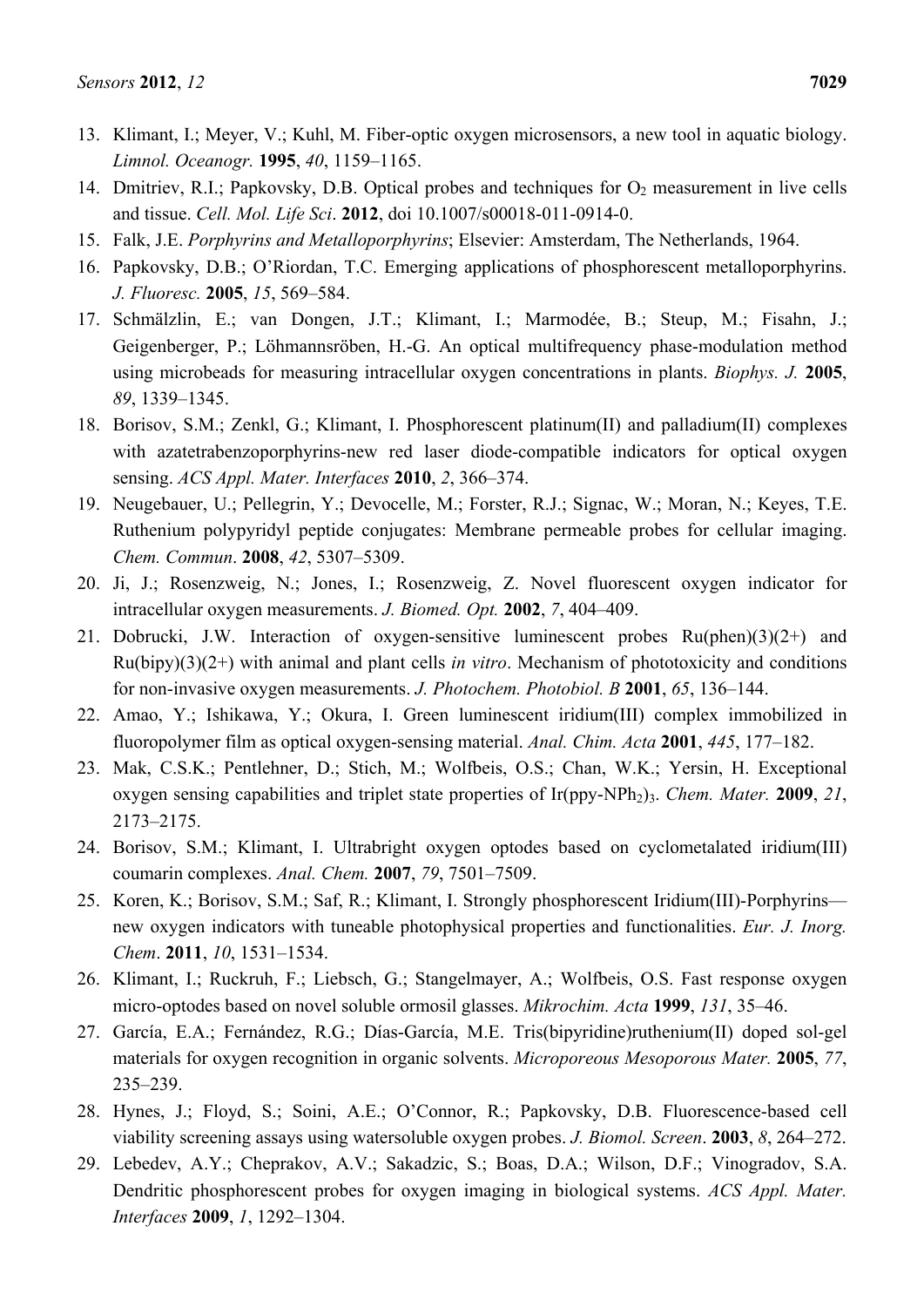- 30. Mills, A.; Lepre, A. Controlling the response characteristics of luminescent porphyrin plastic film sensors for oxygen. *Anal. Chem*. **1997**, *69*, 4653–4659.
- 31. Kellner, K.; Liebsch, G.; Klimant, I.; Wolfbeis, O.S.; Blunk, T.; Schulz, M.B.; G'pferich, A. Determination of oxygen gradients in engineered tissue using a fluorescent sensor. *Biotechnol. Bioeng.* **2002**, *80*, 73–83.
- 32. Babilas, P.; Liebsch, G.; Schacht, V.; Klimant, I.; Wolfbeis, O.S.; Szeimies, R.M.; Abels, C. *In vivo* phosphorescence imaging of  $pO<sub>2</sub>$  using planar oxygen sensors. *Microcirculation* **2005**, *12*, 477–487.
- 33. Rudolph, N.; Esser, H.G.; Carminati, A.; Moradi, A.B.; Hilger, A.; Kardjilov, N.; Nagl, S.; Oswald, S.E. Dynamic oxygen mapping in the root zone by fluorescence dye imaging combined with neutron radiography. *J. Soils Sediments* **2012**, *12*, 63–74.
- 34. Rosenzweig, Z.; Kopelman, R. Development of a submicrometer optical fiber oxygen sensor. *Anal. Chem*. **1995**, *67*, 2650–2654.
- 35. Lu, J.; Rosenzweig, Z. Nanoscale fluorescent sensors for intracellular analysis. *Fresenius J. Anal. Chem.* **2000**, *366*, 569–575.
- 36. Denison, R.F.; Layzell, D.B. Measurement of legume nodule respiration and O(2) permeability by noninvasive spectrophotometry of leghemoglobin. *Plant Physiol*. **1991**, *96*, 137–143.
- 37. Schmälzlin, E.; Walz, B.; Klimant, I.; Schewe, B.; Löhmannsröben, H.-G. Monitoring hormone-induced oxygen consumption in the salivary glands of the blowfly, *Calliphora vicina*, by use of luminescent microbeads. *Sens. Actuators B Chem.* **2006**, *1*, 251–254.
- 38. Löhmannsröben, H.-G.; Beck, M.; Hildebrandt, N.; Schmälzlin, E.; van Dongen, J.T. New challenges in biophotonics: Laser-based fluoroimmuno analysis and *in vivo* optical oxygen monitoring. *Proc. SPIE* **2005**, *6157*, 61570E.
- 39. Vanderkooi, J.M.; Maniara, G.; Green, T.J.; Wilson, D.F. An optical method for measurement of dioxygen concentration based upon quenching of phosphorescence. *J. Biol. Chem.* **1987**, *262*, 5476–5482.
- 40. MitoXpress, Luxcel Biosciences Ltd. BioInnovation Centre, UCC, Cork, Ireland. Available online: http://www.luxcel.com (accessed on 14 May 2012).
- 41. Rothbard, J.B.; Kreider, E.; Pattabiraman, K.; Pelkey, E.T.; VanDeusen, C.L.; Wright, L.; Wylie, B.L.; Wender, P.A. *Cell-Penetrating Peptides: Processes and Applications*; Langel, Ü., Ed.; CRC Press: Boca Raton, FL, USA, 2002; pp. 141–160.
- 42. Dmitriev, R.I.; Ropiak, H.M.; Yashunsky, D.V.; Ponomarev, G.V.; Zhdanov, A.V.; Papkovsky, D.B. Bactenecin 7 peptide fragment as a tool for intracellular delivery of a phosphorescent oxygen sensor. *FEBS J*. **2010**, *277*, 4651–4661.
- 43. Dmitriev, R.I.; Zhdanov, A.V.; Ponomarev, G.V.; Yashunski, D.V.; Papkovsky, D.B. Intracellular oxygen-sensitive phosphorescent probes based on cell-penetrating peptides. *Anal. Biochem.* **2010**, *398*, 24–33.
- 44. Dmitriev, R.I.; Ropiak, H.; Ponomarev, G.; Yashunsky, D.V.; Papkovsky, D.B. Cell-penetrating conjugates of coproporphyrins with oligoarginine peptides: Rational design and application to sensing of intracellular O<sub>2</sub>. *Bioconj. Chem.* **2011**, 22, 2507 – 2518.
- 45. Foerg, C.; Merkle, H.P. On the biomedical promise of cell penetrating peptides: Limits *versus* prospects. *J. Pharm. Sci*. **2008**, *97*, 144–162.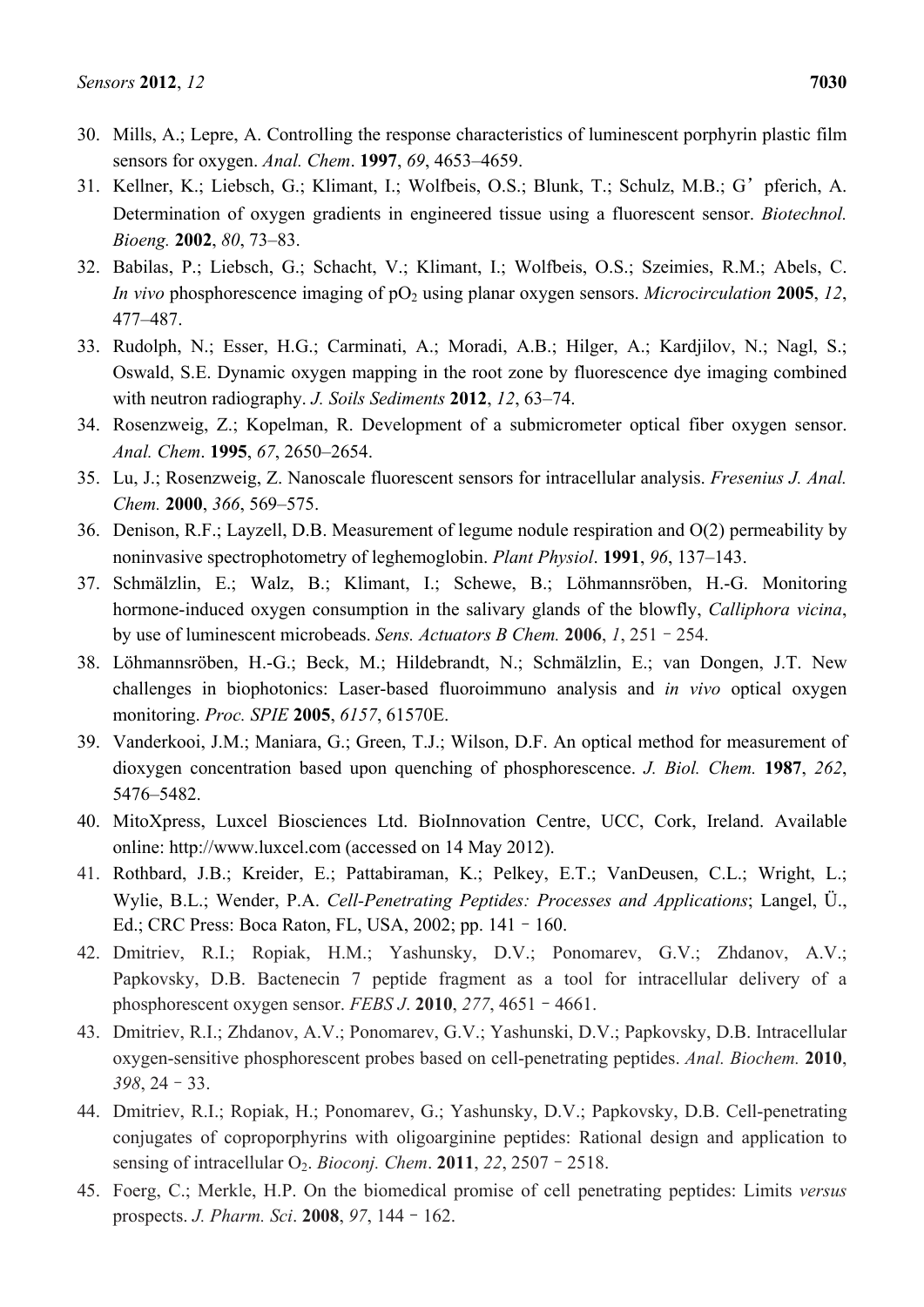- 46. Mäe, M.; Myrberg, H.; Jiang, Y.; Paves, H.; Valkna, A.; Langel, U. Internalisation of cell-penetrating peptides into tobacco protoplasts. *Biochim. Biophys. Acta* **2005**, *1669*, 101–107.
- 47. Vivès, E.; Richard, J.-P.; Rispal, C.; Lebleu, B. TAT Peptide Internalization: Seeking the Mechanism of Entry. *Curr. Protein Pept. Sci*. **2003**, *4*, 125–132.
- 48. Chang, M.; Chou, J.C.; Lee, H.J. Cellular internalization of fluorescent proteins via arginine-rich intracellular delivery peptide in plant cells. *Plant Cell Physiol*. **2005**, *46*, 482–488.
- 49. Lakowicz, J.R. *Principles of Fluorescence Spectroscopy*, 3rd ed.; Springer Science + Business Media: New York, NY, USA, 2006; pp. 655–656.
- 50. Clark, H.A.; Hoyer, M.; Philbert, M.A.; Kopelman, R. Optical nanosensors for chemical analysis inside single living cells. 1. Fabrication, characterization, and methods for intracellular delivery of PEBBLE sensors. *Anal. Chem*. **1999**, *71*, 4831–4836.
- 51. Clark, H.A.; Kopelman, R.; Philbert, M.A. Subcellular optochemical nanobiosensors: Probes encapsulated by biologically localized embedding (PEBBLEs). *Sens. Actuators B Chem.* **1998**, *51*, 12–16.
- 52. Wang, X.-D.; Gorris, H.H.; Stolwijk, J.A.; Meier, R.J.; Groegel, D.B.M.; Wegener, J.; Wolfbeis, O.S. Self-referenced RGB colour imaging of intracellular oxygen. *Chem. Sci*. **2011**, *2*, 901–906.
- 53. Tian, L.; Hires, S.A.; Mao, T.; Huber, D.; Chiappe, M.E.; Chalasani, S.H.; Petreanu, L.; Akerboom, J.; McKinney. S.A.; Schreiter, E.R.; Bargmann, C.I.; Jayaraman, V.; Svoboda, K.; Looger, L.L. Imaging neural activity in worms, flies and mice with improved GCaMP calcium indicators. *Nat. Methods* **2009**, *6*, 875–881.
- 54. Lager, I.; Looger, L.L.; Hilpert, M.; Lalonde, S.; Frommer, W.B. Conversion of a putative Agrobacterium sugar-binding protein into a FRET sensor with high selectivity for sucrose. *J. Biol. Chem.* **2006**, *281*, 30875–30883.
- 55. Umezawa, Y. Genetically encoded optical probes for imaging cellular signaling pathways. *Biosens. Bioelectron*. **2005**, *20*, 2504–2511.
- 56. Heckmann, A.B.; Hebelstrup, K.H.; Larsen, K.; Micaelo, N.M.; Jensen, E.O. A single hemoglobin gene in *Myrica gale* retains both symbiotic and non-symbiotic specificity. *Plant Mol. Biol*. **2006**, *61*, 769–779.
- 57. Hill, H.D. What are hemoglobins doing in plants? *Can. J. Bot*. **1998**, *76*, 707–712.
- 58. Erker, W.; Hübler, R.; Decker, H. Tryptophan quenching as linear sensor for oxygen binding of arthropod hemocyanins. *Biochim. Biophys. Acta* **2008**, *1780*, 1143–1147.
- 59. Ronda, L.; Bruno, S.; Faggiano, S.; Bettati, S.; Mozzarelli, A. Oxygen binding to heme proteins in solution, encapsulated in silica gels, and in the crystalline state. *Methods Enzymol*. **2008**, *437*, 311 –328.
- 60. Potzkei, J.; Kunze, M.; Drepper, T.; Gensch, T.; Jaeger, K.E.; Buechs, J. Real-time determination of intracellular oxygen in bacteria using a genetically encoded FRET-based biosensor. *BMC Biol*. **2012**, *10*, doi:10.1186/1741-7007-10-28.
- 61. Elowitz, M.B.; Surette, M.G.; Wolf, P.E.; Stock, J.; Leibler, S. Photoactivation turns green fluorescent protein red. *Curr. Biol*. **1997**, *7*, 809–812.
- 62. Sawin, K.E.; Nurse, P. Photoactivation of green fluorescent protein. *Curr. Biol*. **1997**, *7*, 606– 607.